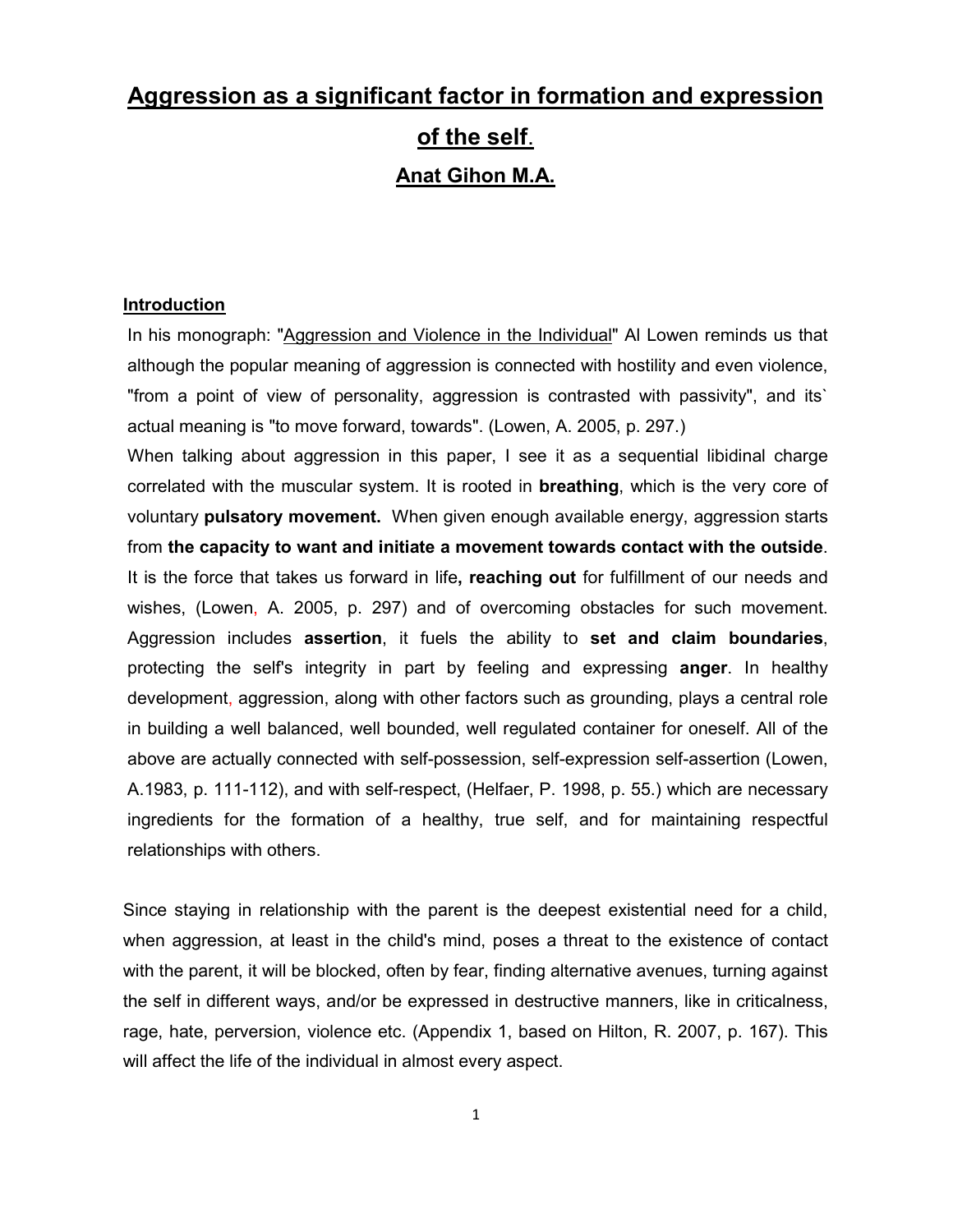Every significant encounter between two people – any two people – is actually an encounter between two bodies - two selves, with unique adaptive organizations, folding within them a unique history of physical, mental and emotional experiences. Every such encounter stimulates the authentic life movement, the adaptive–defensive organization and a cluster of bodily-emotional-mental memories, often of traumatic experiences, all of which will affect the quality of this encounter. This is true about our encounter with everyone, including with our patients, and can actually be seen as the energetic base for transference and counter-transference. This is an element that we should be aware of when we have to help our patients re-find their authentic movement. Since aggression was stopped because it lacked the needed environmental response, positioning ourselves in relation to our patients with the needed attunement is crucial for therapy with such issues to work. Still, being recipients of such charge, like anger, rage etc, can evoke our own historical traumas, especially if, like in the lives of many of us that chose to become therapists, it has some similarities to the relational traumas of our patients. This is especially true of those of us therapists who have had to serve in some way or another as care takers of our parents.

## .**Aggression**.

The meaning and perception of aggression in the psychoanalytic literature is widely varied. I will not go here into the endless points of view regarding the nature and role of aggression that have developed with the development of psychoanalytic thinking. The majority of writers view aggression as synonymous with negative affects such as rage, hate, violence, destruction, perversion, sadism, envy, revenge etc. On one end of the spectrum it was perceived as an innate, primary, destructive drive (Freud, Klein and others); Freud even perceived it as the representation of the death drive. On the other end of the spectrum, with analysts like Kohut or other Self psychologists, it was seen not as an innate force, but as a response to disturbances of the self, in particular with persistent empathic failures by the person who occupies the function of the selfobject, or as a defense reaction to humiliation and injured narcissism. (Rizzuto, A.M. Meissner, W.W. Buie, D. 2004, p. 5, 35).

Others, such as Reich and later Lowen, Winnicott, Rizzuto, Meissner and Buie, have classified aggression as an innate force, serving significant psychic and developmental needs. In this paper I chose to relate mostly to the perception of Reich, Lowen, and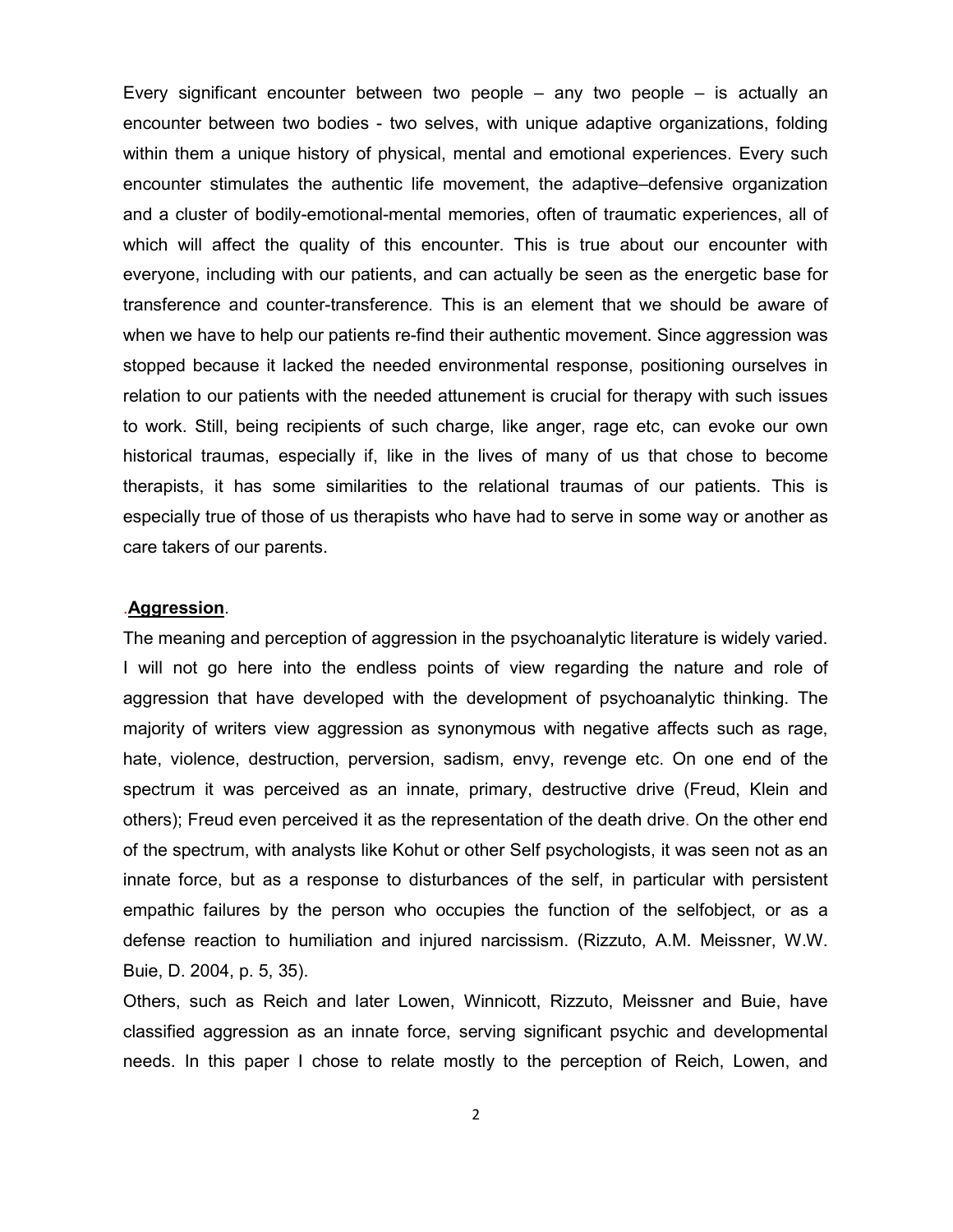Winnicott who focused, in looking at aggression, on **the energetic point of view**, associating it with **movement and vitality**.

In "The Function of the Orgasm", written in 1942, Reich, looking at aggression from the point of view of drive theory, relates it to liveliness, rooted in sexuality: "Aggression, in the strict sense of the word… means "approach". Every… manifestation of life is aggressive, the act of sexual pleasure as well as the act of destructive hate, the sadistic act as well as the act of procuring food. **Aggression is the life expression of the musculature, of the system of movement…. [and] is always an attempt to provide the means for the gratification of a vital need."** (Reich, W. 1973, p. 156*. emphasis added).*

The more negative aspects of aggression, like destruction, perversion and especially hate, are in Reich's view a result of **blocked sexual charge**: "If aggressive sexuality is denied gratification, the urge to gratify it in spite of the denial continues to make it felt… The impulse arises to experience the desired pleasure at all cost. The need for aggression begins to drown out the need for love… Hate develops as a result of the exclusion of the original goal of love...and it is most intense when the act of loving or being loved is blocked. This is what brings the sexually motivated destructive intention into the aggressive action." (Reich, W. 1973, p. 156.)

In subsequent years, with psychoanalytic theory shifting some of the focus from drive on to early attachment, the view of the roots of destruction, rage, hate, and even of violence were shifted. It moved from viewing it as pure blocked sexuality, to seeing its source in failures in attunement by the significant others in the infant's environment. That failure by those in the child's environment can take the form of an empathic failure or miss attunement, or a behavior that humiliates and diminishes the child, or some impingement on the child that violates boundaries. It can also come out of the child's identification with the destructiveness in the parent and the introjections of the destructive forces present in the parent.

Lowen`s formulation of aggression, leans on the verbal meaning of the word ("moving forward, towards"). "We consider someone to be aggressive when he moves out or reaches out for the satisfaction of his needs."(Lowen, A. 2005, p.297), and for pleasure. (Lowen, A. 2005, p. 299). **Breathing, sucking the nipple, reaching out** for contact, as well as **assertiveness, boundary setting** and **expression of anger**, and **sexuality**, are considered aggressive functions (Lowen, A. 2005, p. 299, 302).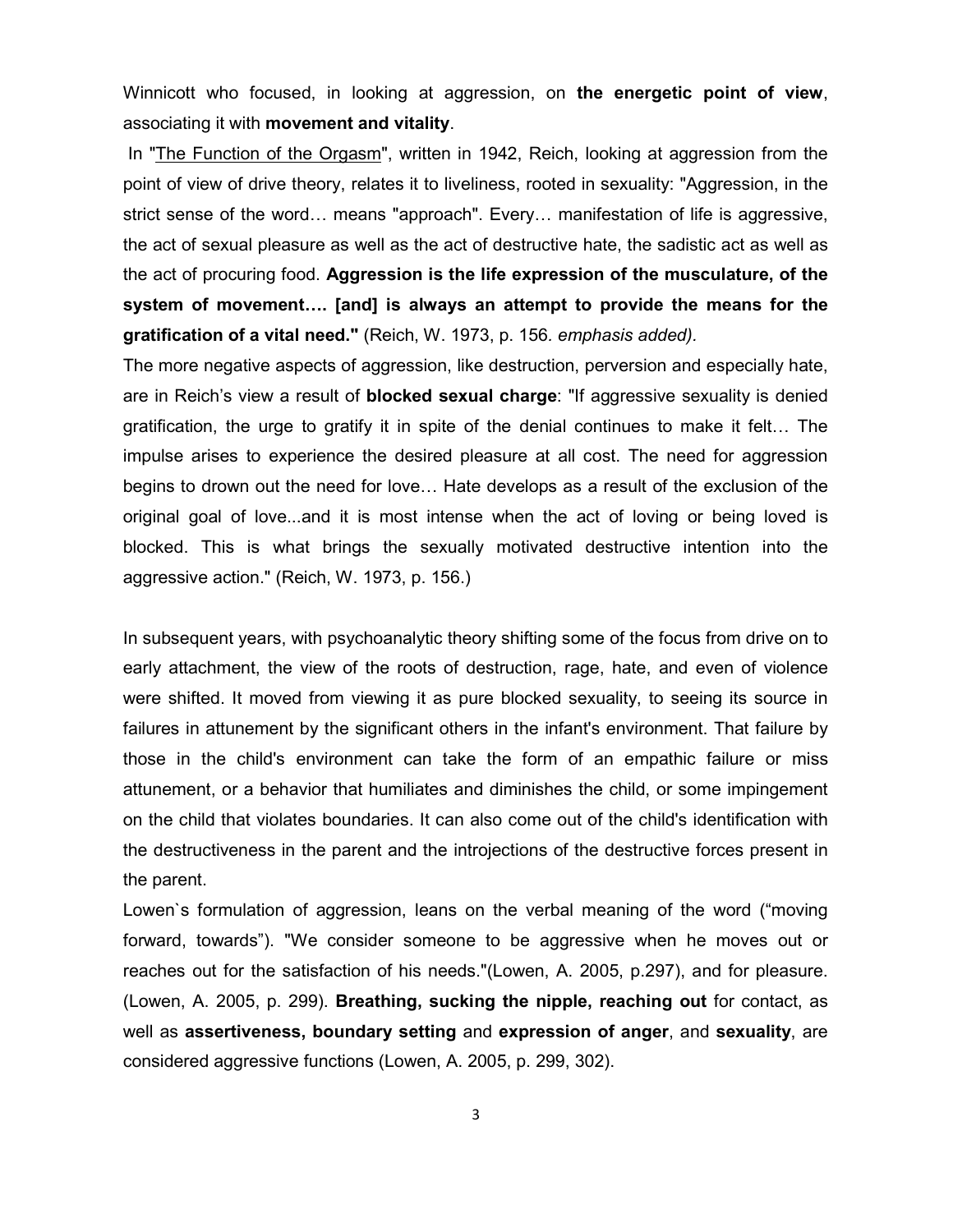In his early work Lowen made a distinction between aggressive and soft moving out for contact, associating the latter with longing which "is characterized by the movement of excitation along the front of the body, while aggression results from the flow of excitation into the muscular system, especially into the large muscles of the back, the legs and the arms, which are involved in the action of **moving towards**." (Lowen, A. 1958, p. 79, 81) In a way, Lowen`s definition actually goes "back to basic", identifying the deepest element of human aggression with the very core of human pulsatory movement, that of expansion into contact with the outside.

Lowen`s later definition identified the deepest element of human aggression with the very core of one aspect of pulsation, that of **moving towards contact with the outside**.

I believe that we can see aggression as the charge that fuels **any** moving out, even the soft, tender movements of reaching out for contact. As we will see later, in a clinical case, when people are profoundly injured all the way to their core, even the slightest initiation of reaching out for contact is very difficult for them. We can thus say that the way life is in our body is a dialogue between soft and more forceful movements, but that some aggression, at least in the form of full breathing, is needed also

for the soft movements to flow.

Winnicott`s view of aggression is not so different than Reich`s previous definition.

Dr. Osnat Ere`el, an Israeli psychoanalyst, describes Winnicott`s attitude to aggression in the introduction to the Hebrew translation of his article: "Aggression in relation to emotional development"\*, using energetic terms –"Winnicott sees aggression as the fire within us; as the engine, the developmental energy, finding its expression in **activity, appetite, movement, spontaneity and love.**" (Ere`el, O., in Winnicott, 2009 p.92). This inherent, biological force should be allowed to be experienced fully as part of the individual's journey towards individuation, creativity and realness**.** It prompts behaviors that bring with them pleasure in movement. Aggression also helps **separateness** by pushing against objects, and supporting the formation of a true self, by reactive aggressive responds to environmental impingements.

Rizzuo, Meissner and Dan Buie use energetic and motivational terms when presenting their perception of aggression. According to them, "aggression is a biologically-rooted capacity… of the mind to carry out psychic or physical activity directed to overcoming any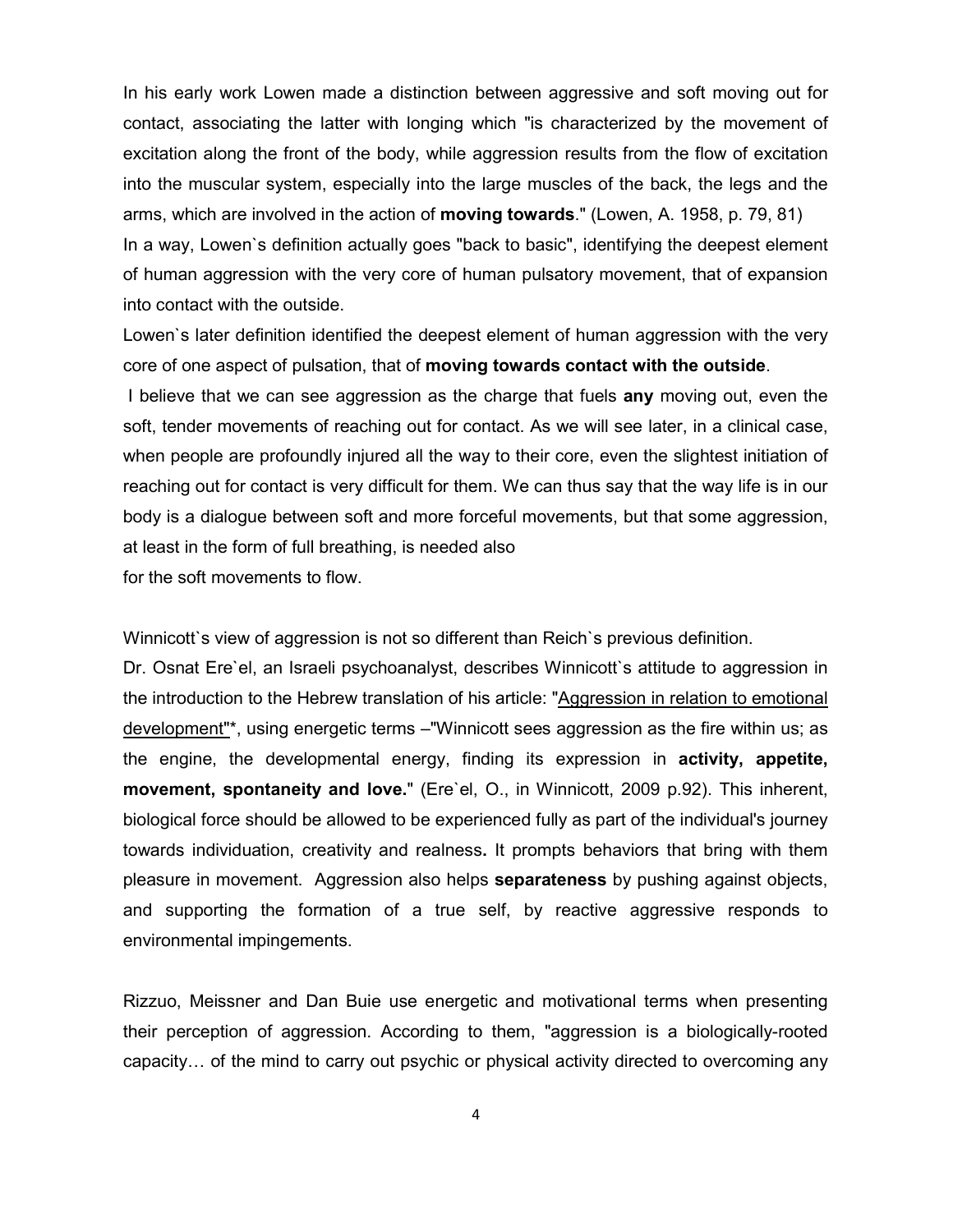obstacle interfering with the completion of an intended internal or external action." (Rizzuto, A.M. Meissner, W.W. Buie, D. 2004, p. 69, 104).

We can thus see aggression as the force that serves as a vehicle for initiation and expression, moving people towards fulfillment of authentic wishes, towards contact with the outside and towards self-fulfillment; The charge that supports the expression of a true, contact full self. It is also the charge that helps us push away or aside, an obstacle that interferes with those actions. We can see it as assertiveness, which is the ability to express our needs and wants with clarity and force, as well as the force that helps us set a boundary, supporting our separateness, individuality and self-containment. Aggression supports direct expression of frustration and of anger, which are natural responses to situations that injure or threaten the individual's integrity, his freedom, both emotional and physical and his self-respect. Both Reich and later Lowen saw anger as an important lifepositive force in the lives of all creatures, which has strong healing, restorative and protective properties.

When the flow of aggression is blocked or being sabotaged, the charge will either turn inside, against the self, and will often be experienced as self-hate, shame, and guilt; and/or it will accumulate, being expressed outwardly, in a destructive force such as rage, hate, and violence.

When we look at humans, we see two essential inherent, interwoven movements. The first is from the core outwards, towards the envelope of the body and out to the world, moving for the satisfaction of a need, and in that fitting Lowens` basic definition of aggression. The other movement is on the longitudinal axis, one of letting down, letting go, going with gravity, being supported by the ground, which is what the grounding pulsatory wave is about – "the enabling of a longitudinal wave to stream through the body", enabling "oneself to experience itself fully in relation of a base of support" (Lowen, A. 1975, p. 195). There are always interrelationships between aggression and grounding - every movement toward the outside needs a "ground" to lean on. In relational terms – it needs an "other".

<sup>\*</sup>Similar to Lowen`s perception of aggression, Winnicott opens this article, that was written in 1950, a few years after the discovery of the horrible results of  $2<sup>nd</sup>$  W.W. with an extremely important, still, unfortunately, very relevant statement: "The main idea behind this study of aggression is that if society is in danger, it is not **because** of man`s aggressiveness but because of the repression of personal aggressiveness in individuals." (Winnicott, D.W. 1982, p.204 *emphasis added*.).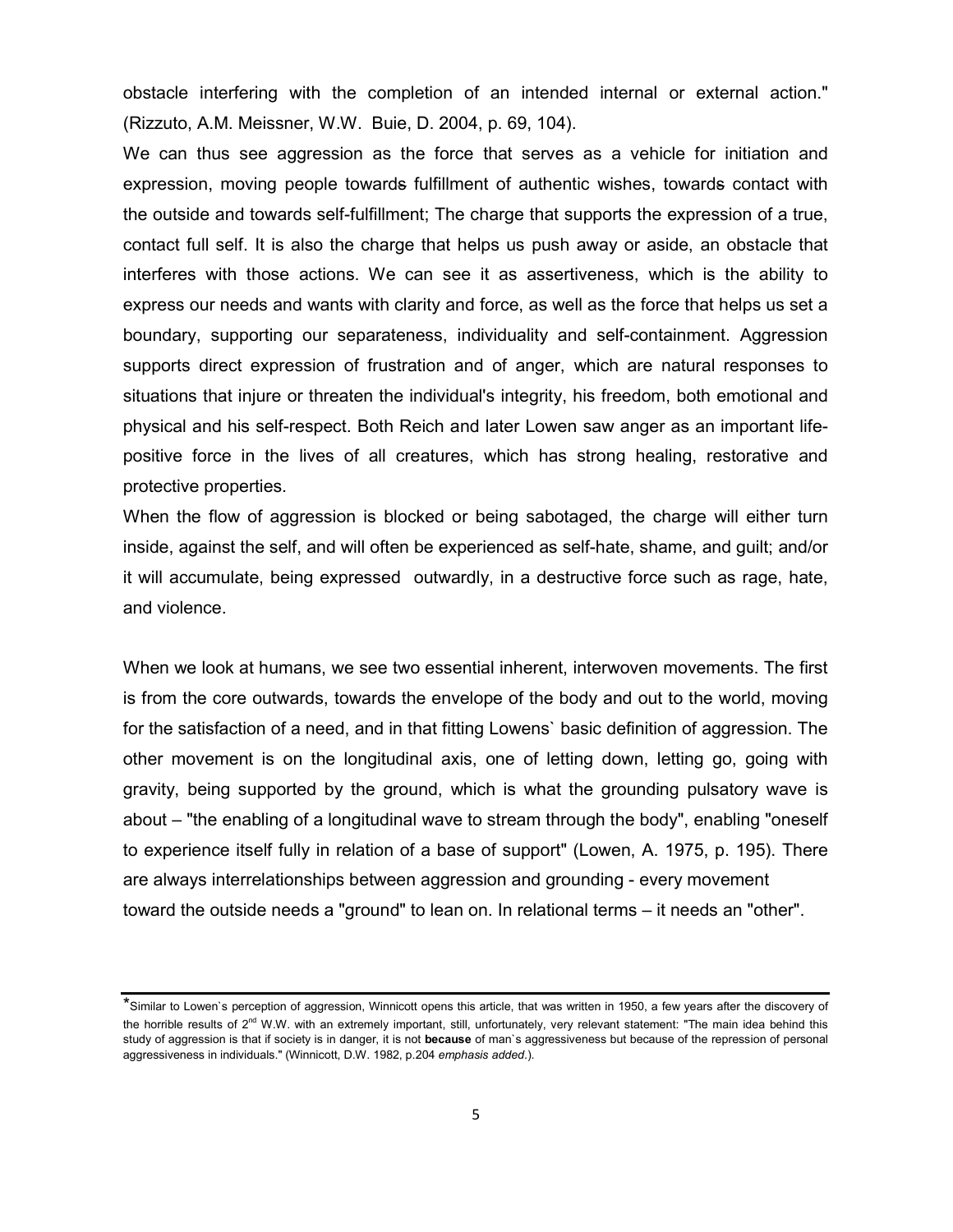This dialogue between the movements from the core out with the movement of letting down can be seen as the core of pulsation. In optimal conditions the organism extends himself, expands towards contact with the outside with the exterior parts of the body; then it retreats inward, to digest that encounter. It lets down into itself, rests, and at a certain point, when being ready**, and only then,** moves out again towards contact with the outside. We can say that this very simple description is actually the biological basis of the life of an authentic, well-regulated self, one that is moved from within. This is also a simple description of the energetic base of healthy relations with another. When the regulation of moving or reaching out, or of retreating is prohibited or made impossible this becomes the basis for the creation of contactlessness, (Reich, W. 1972, p. 311), the state of needing a false presentation of self. This self is experienced by the person as real despite the inability to be spontaneous. It is analogous to what Winnicott referred to as a False-Self formation.

## **Anger and Rage**.

In his book Joy Lowen says: **"**Anger is a life-positive force that has strong healing properties. (It) … is a natural response to situations that injure or threaten an individual's integrity or freedom, both emotional and physical. Without anger one is helpless against the assaults to which life subjects us." Like any other mammal, without the option to experience anger we might freeze in fear. In traumatic situations, this is the fighting part of the fight – and –flight reaction.

"The infant young of most developed species lack the motor coordination necessary for the expression of anger, and need the protection of parents. This is especially true for the human infant, who needs longer time than other mammalian infants to get this ability."

If given the good-enough conditions "to the human being anger represents a surge of excitation upward along the back of the body and into the arms, which are now energized to strike. The excitation also flows over the top of the head and into the eyes and the upper canine teeth which are then energized to bite. As carnivores, biting is a natural aggressive impulse for us….The use of the voice resonates the central tube of the body and greatly increases the energetic charge of the action" (Lowen, Joy.p.122)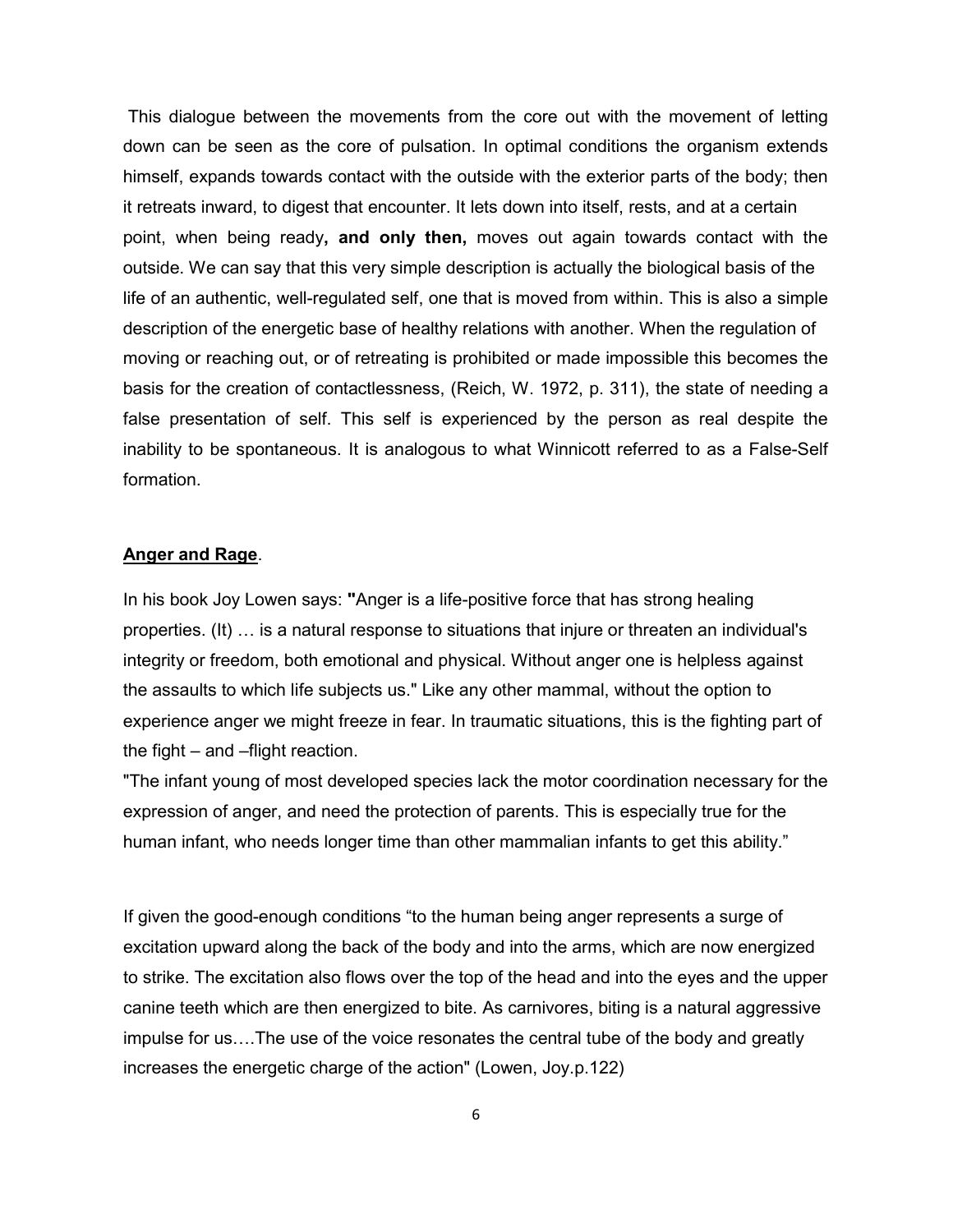In the same book Lowen is reminded of a statement of Reich from a seminar given by him in1945, where he said: "neurotic personality only develops when a child's ability to express anger at an insult is blocked. He points out that when the act of reaching out for pleasure is frustrated a withdrawal of the impulse takes place, creating a loss of integrity in the body. The integrity can be restored only through the mobilization of aggressive energy and its expression as anger. This would reestablish the organism's natural boundaries and its ability to reach out again."

In order to have a body that can express anger freely, one has to have a ground to develop it from. That ground starts with another attuned, empathic present body, that can not only be there for the ever developing infant, in the developing, changing ways needed, but that can sustain the expression of anger, in its growing complexity, without contracting or withdrawing in reaction to it.

The ability to contain anger is the counter part of the ability to express anger effectively. "(Lowen, Joy). A healthy human body should have a growing capacity to express anger freely, but with becoming a member of society, and the development of social skills, other than the capacity for self expression, the capacity for regulating the expression, i.e. of containing, should develop. For this to happen the parent has to "lend" itself also for that function, again, in a manner that changes with the development of the infant – by putting an empathic, firm boundary that will bound that expression.

When anger is blocked, because of external or internalized negation, (appendix b – Bob Hilton`s and mine`s graph), it is accumulated in one's body, having to find by – passes, often not conscious to the individual. The charge never disappears. It either turns against the self – in self hate and negation systems like guilt, shame, anxiety inferiority, masochism, etc; or it turns into rage, destruction, hate, violence, sadism, abuse etc. Very often both movements happen. Rage does not explode in reaction with immediate, realistic stimulus, but often in response to a stimulus that reminds one of previous situations. A response to capsulated body-memory. We can see it as an aspect of transference. Often it is a reaction to what is experienced by one as empathic failure. Kohut describes narcissistic rage as an expression towards a disappointing self-object. Very injured people can feel rejection and rage in the face of the slightest separateness from them by the other, which is often found in people that went through traumatic experiences.

7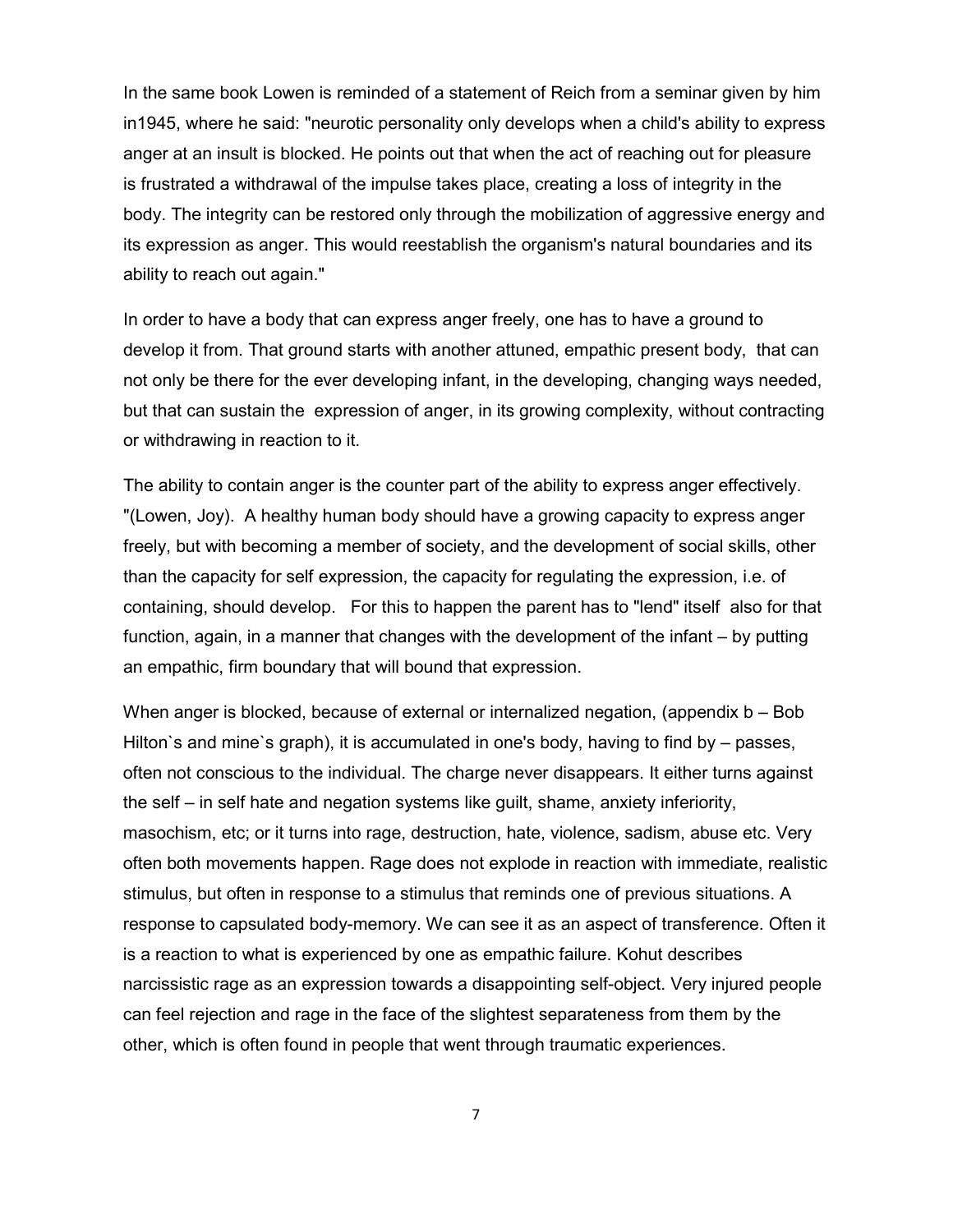Unlike anger, rage is a destructive emotion. It is intended to hurt, to break someone or something.

In his book "Toxic Nourishments", Mikel Eigen gives a very vivid picture of what rage feels like: "The rage in one's life is cumulative. It sediments in the belly of one's being and corrupts muscles, nerves, veins. It not only stiffens one's body, it poisons one's thoughts. One bears grudges from early childhood on, so that one is ready to jumps on others for small things….The chronic outrage over injury can eat at life like an acid and corrode psychosomatic integrity."

## **The role of aggression in early development**

If we look at humans, from before conception, with the sperm rushing for the egg, through the active movements of the embryo, pushing/being pushed out to the outside world in labor, with the first aggressive act outside the uterus, that of grasping for air, reaching out for food and for contact, all the way to mature sexuality - from the beginning of our existence, aggression is a self-assertive force, directed at being and at obtaining what is needed. It prompts behaviors that bring with them pleasure in movement, and in the exploration of the world. "This inherent, biological force should be allowed to be experienced fully as part of the individual`s journey towards individuation, creativity and being of realness."(Ere`el, O. in Winnicott, D.W., 2009, p. 94).

Winnicott sees aggression as part of the early expression of love, "ruthless love", in what he calls the "pre-concern" phase, when the baby is not aware yet of the results of his careless pushing and pulling, mostly of his mother's face and body. (Winnicott, D.W. 2009, p. 96). Later in development, aggression, in the service of forming a separate self, serves as the tool for establishing the distinction between what is "me" and "not me". According to Winnicott, this process can happen when the small infant is allowed to express angry, rageful and even destructive impulses at the parent, who in return can survive the expression of those feelings, and not retaliate. (Winnicott, D.W., 1971, p. 89-90).

When the parent can survive those expressions, while creating a safe, containing environment for the infant`s expression, both the infant and the parent become more real, more separated, and actually are able to connect more fully. . I'll always remember a scene, from when my son was two years old, verbal as ever, being very angry with me for I don't remember what reason, stood in front of me, shaking his two little fists at me and screaming, his face is fully red: "I hope a track will run over you", took a breath, kept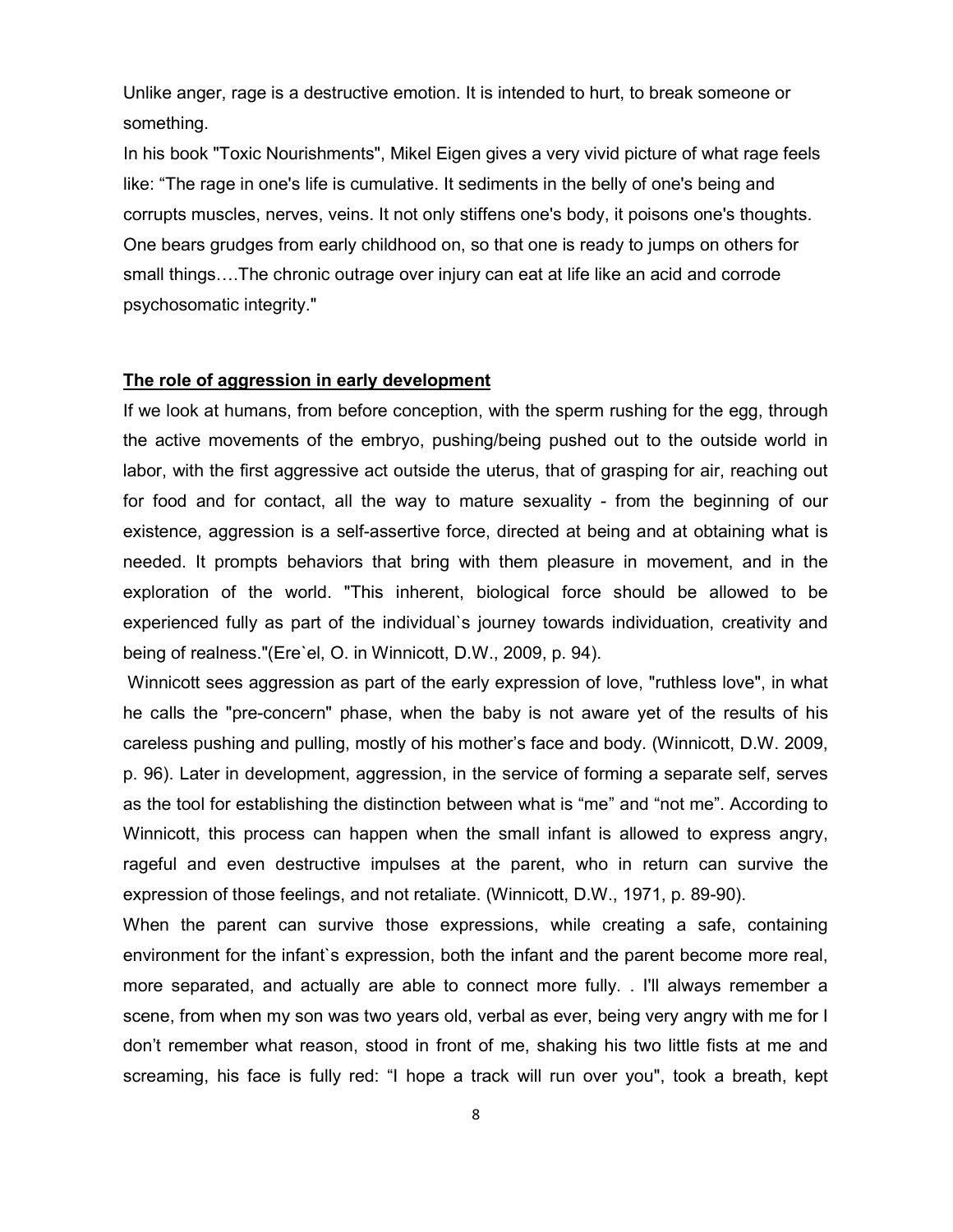looking for another horrible fate..."And… and a mosquito will bite you!!!"…not too often in my maternal history did I feel pleasure like I did seeing the then very alive body of my son, expressing an emotion I myself have never dared to express...

Failure to provide a safe container for aggression and negativity (the aspect of aggression that can be destructive) results in the requirement to hide the aggression. The degree and nature of the hiding, using the child's own biology; the deformations, as part of the character structure, resulting from that hiding, vary. But in one way or another, the infant will always end up with bad feelings, with guilt, and with various degrees and nature of self-hate systems. Since the feeling is not met with some acceptance by the significant figures of that environment, it grows, in one way or another, in the shelter of one`s being, to the point of perceiving oneself as monstrous, carrying feelings of sadism, violence and even perversion. Winnicott claims that when that happens, dissociating good from bad, splitting the objects to idealize objects on one hand, and create all-bad bad objects on the other, ease those feelings, so the splitting serves as a defense. (Winnicott, D.W. 2009, p. 97).

We can say that aggression, separated from the positive energy in it, becomes destructive, and can go so far that the child becomes hateful and feels evil, and at times be experienced as such by others. Usually, those feelings are turned inward, leaving the child and later adult feeling like a monster, and at times acting like one…. This can actually be seen as a more developmental and dynamic explanation to Reich's formulation mentioned earlier (Reich, W., 1942, p. 156), of how destruction and hate are formed by aggression that is emptied of love as a result of the child needing to split between those two components; or as how Lowen later phrased it as "Hatred (that) can be understood as frozen love". (Lowen, A. 1995, p. 172.)

The developmental processes involved in developing an entirely separate identity continue from about six months of age till about two and a half, or even longer, when a baby starts, at about six months, to push its mothers' body with its limbs, as beginning of what Margaret Mahler called the separation-individuation phase. it is a beginning of the need to perceive the mother clearly from some distance, as well as turning his attention more outward. (M.Mahler). That process develops into the growing discrimination of "this is me – this is not me", through movements of increasing force and intensity, pushing, throwing,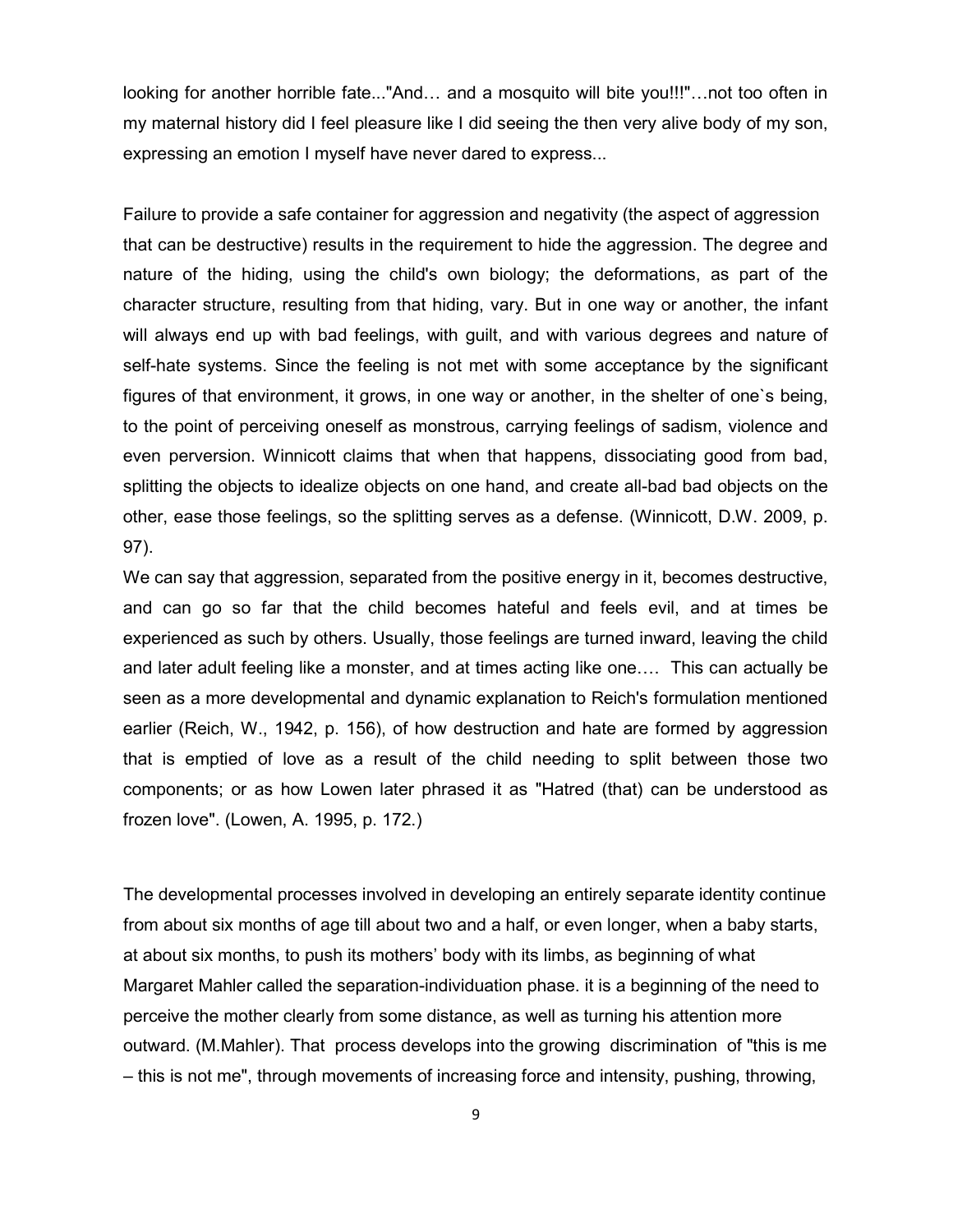biting; using his voice in a more pushing quality, using the developing language to protest, etc . In health, behavior becomes more and more purposeful and so is aggression. The organism gradually define himself, his selfhood, in relation to his significant others, form his growing sense of boundaries. Aggression helps making separation from others, and individuation. Healthy aggression is also self assertion, the ability to say "no", and to say "yes- this is me, this is what I want. Exactly this!" This is also a way of establishing differentiation – "I am me – I am not you, I have a mind and body of my own." Still, those of us who raised children know what a child looks and sounds like when practicing exactly that capacity, wanting and not wanting the same thing at almost the same time. How unbearable it can feel; how patient a parent needs to be…

Yona Shahar-Levi, an Israeli senior psychoanalytic oriented movement therapist, in her book "A body-movement –mind paradigm" sees in the forceful, ballistic kind of movement, which is typical to this phase, as the engine of the process of separation and individuation. Its main task is recruitment of power, recruitment to get out of the body`s boundaries. It is the raw material of the potential of the vitality of the self. It stimulates the body to deal with gravity, to enlarge the personal space, and to clearer perception of boundary between self and others.

Expression of opposition is crucial for feelings of identity, and for formation of true selfhood. The ability to say "no", assert one's self, set a boundary in response to environmental impingements is a very significant aspect in the functional –developmental role of aggression, in the changing ways it is manifested from conception to adulthood. (Lowen, A., 1970, p. 155). This takes us back to the evolutionary roots of our existence – to the fact that no mammal can survive without its aggression.

In his book "Pleasure", Lowen makes an interesting correlation between the ability to assert oneself, to say "no," to push away from oneself an undesired obstacle – to the process of firming the **physical** aspect of boundary. He gives a nice analysis between this function and the protective boundary – the skin –..." "The limiting membrane, especially the skin, (and from my own experience – also the external muscular system) serves as a protective function regarding incoming forces …If the skin is undercharged, it is easily overwhelmed by the stimuli coming from the outside. The "no" functions in many ways as a membrane that is parallel to the physiological membrane. It prevents the individual from being overwhelmed by outside pressures …It helps define the boundaries of the organism.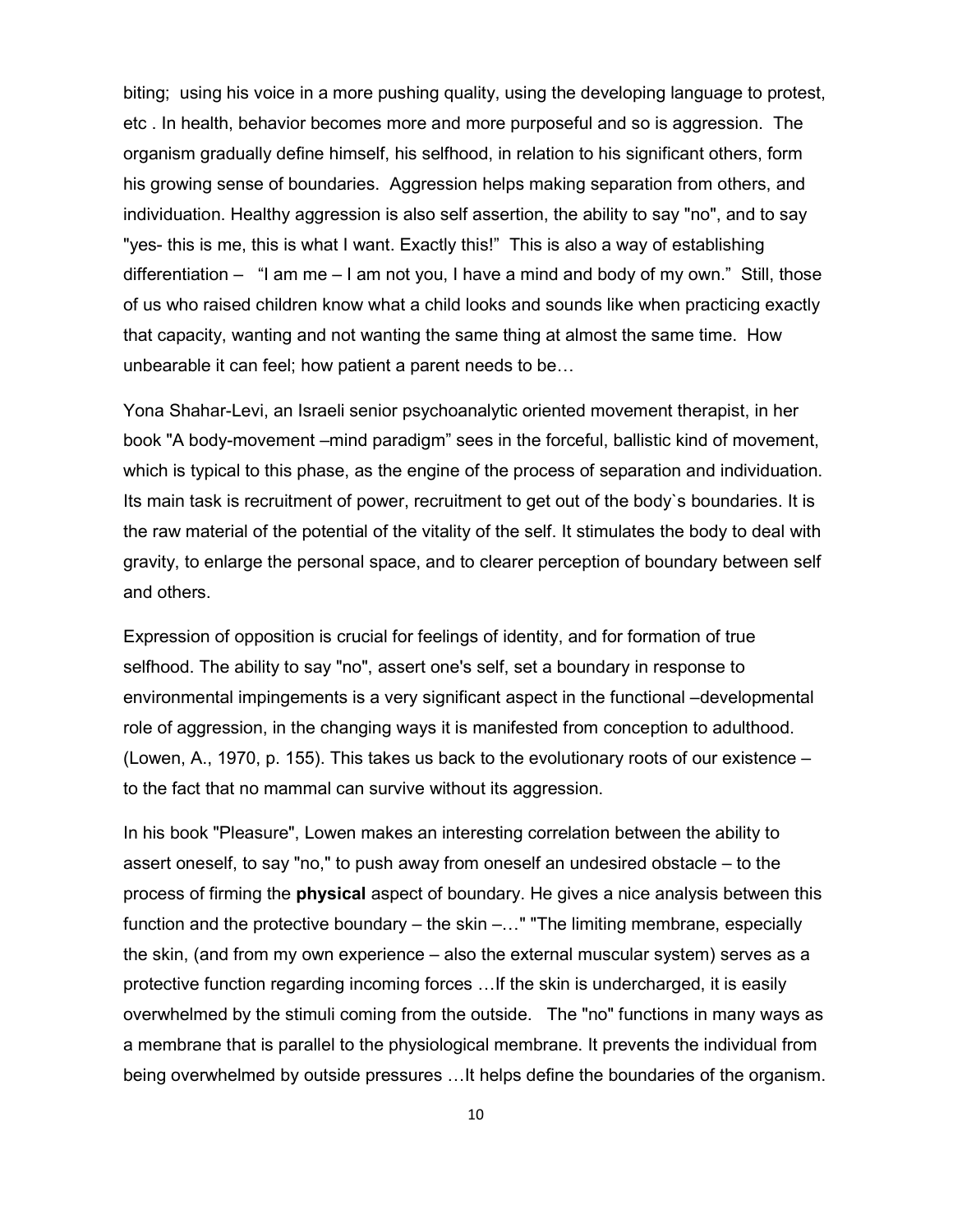Lowen then connects the ability to say "no", to the ability to know oneself, connecting "noing" to "knowing" –"The ability to negate, to put a boundary, is an ingredient of knowledge, and an important ingredient in forming a solid sense of self. Knowledge is a function of discrimination. Desires and impulses can only be known when they reach the surface or limiting membrane of the organism. The strength of the membrane depends on the inner charge of the organism. It also protects the integrity of the organism. The right to say "no" ensures the right to know".

So we can say that the availability for a human organism to allow aggression to go through its body is crucial for its liveliness, for its creativity, for the ability to serve as a safe, grounding container for oneself. For being an authentic, assertive, self respectful integrated self, and for the ability to move towards another human being, to form an intimate, sexual loving relationship.

## **Relational conditions affecting development of Aggression**.

The capacity of a mother to supply an alive, attuned, pulsating physical and emotional ground into which her developing infant can fully let go, in the ever-changing ways he needs to, and from which he can find his spontaneous gestures, is one of the most significant ingredients for the development of a contactful, self-respecting, healthy human being, and for the development of healthy aggression.

A crucial element for good-enough parenting, is the ability of the parent to lend aspects of his/herself for the use of the child, and to be for him what Kohut calls a "selfobject" figure. (Kohut, H. 1984, p. 49, 50). Some of the most significant aspects of this function are those of empathy, of mirroring, at times of adoration, and of the enabling of the parent to let the infant immerse, deposit in her/him the difficult, painful, unbearable feelings, including those of hostility and hate. This, and the ability of the parent to own and correct empathic failures, is the main vehicle through which this process can take place, so that the infant`s experiences can be digested, and especially that the unbearable experiences can transform into more bearable ones. Serving as a selfobject for the infant requires, in intersubjective terms, "suspension of the parent's subjectivity", (Sara Goldstein, psychoanalyst, 2011, private lecture). This ability is especially significant and not always easy when it comes to responding to aggressive expressions, especially the ones that are more forceful, or that express opposition to the caretaker.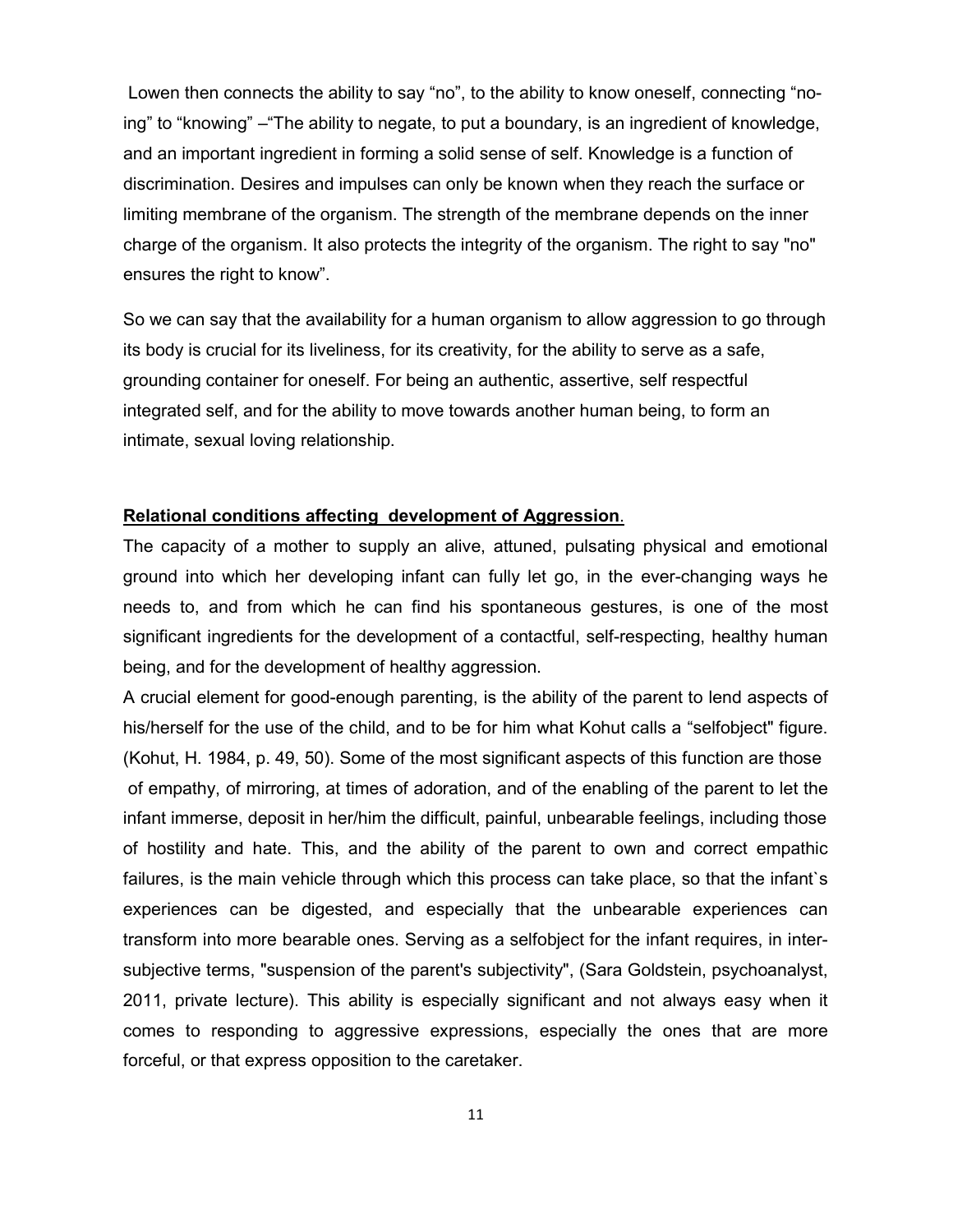Alice Miller, in her book "Prisoners of Childhood" ("The Drama of the Gifted Child") says: "Every child has a legitimate need to be seen, understood, attended to and respected as he is, with his feelings, sensations and expressions." (Miller, A. (1979), 2000, p. 24). Only with that quality can he ground in his mother's eyes and body. However, "Parents can give their child the atmosphere of healthy development only if they grew up in such an atmosphere... If not, they will often look after a person that will give himself to them fully, be fully attuned, understanding, etc. The most immediate figure to fulfill that role is the person's own child." (Miller, A. (1979), 2000. p.24-25*).* In such cases the parent often looks at the child, thinking: "Don't be who you are, be who **I** need you to be; who you are disappoints, threatens, angers and over stimulates me. Be what **I** want and I will love you" (Johnson, S. 1987, p.39). In response the child, not seeing in the parents` eyes the reflection and mirroring that are crucial for healthy development, but needing the vital connection more than anything else for his survival, starts giving up his authentic selfexpression, identifies with his parent`s expectations of him and sponges through his eyes, skin, nervous system and his whole being the energetic qualities he senses from her or him. He becomes the container for his parent's depression, anxiety, horror and misery, taking in the energy directed at him. Instead of an authentic free self expression, the child minimizes his motility, his breathing, and thus his liveliness. In this condition, **any expression of aggression, of moving from within, of anger, of protest and mostly of separateness – is impossible.** It goes against his forced existential task – to be there, in some way or another, for his caretaker, which is the dynamic that can actually be found in the core of any character formation**.**

In such dynamics the aggressive movement will come out in distorted, contactless ways he will develop in the shelter of his being different kinds of self hate systems, like guilt and shame, turned against the self, and/or, like I noted before, it will come out in rage, destruction, hate, violence, sadism, abuse etc.

It is never too much to emphasize that what enables this dynamic is the existential dependency of a child on his parents, and the fear of losing it; The unconscious demands parents put on their children to be attuned to **their** needs, to fill the void in **them**, and to the way they expect them to be, or to the intolerance they manifest to the child's spontaneous gestures of vitality, the way in which he moves out to the world, is what is perceived by the infant as a threat of rejection, of withholding their love.

The etiology of this kind of relational abuse in families is widely varied. It often involves traumas of different kinds that the parents went through. If the anxiety of the trauma is not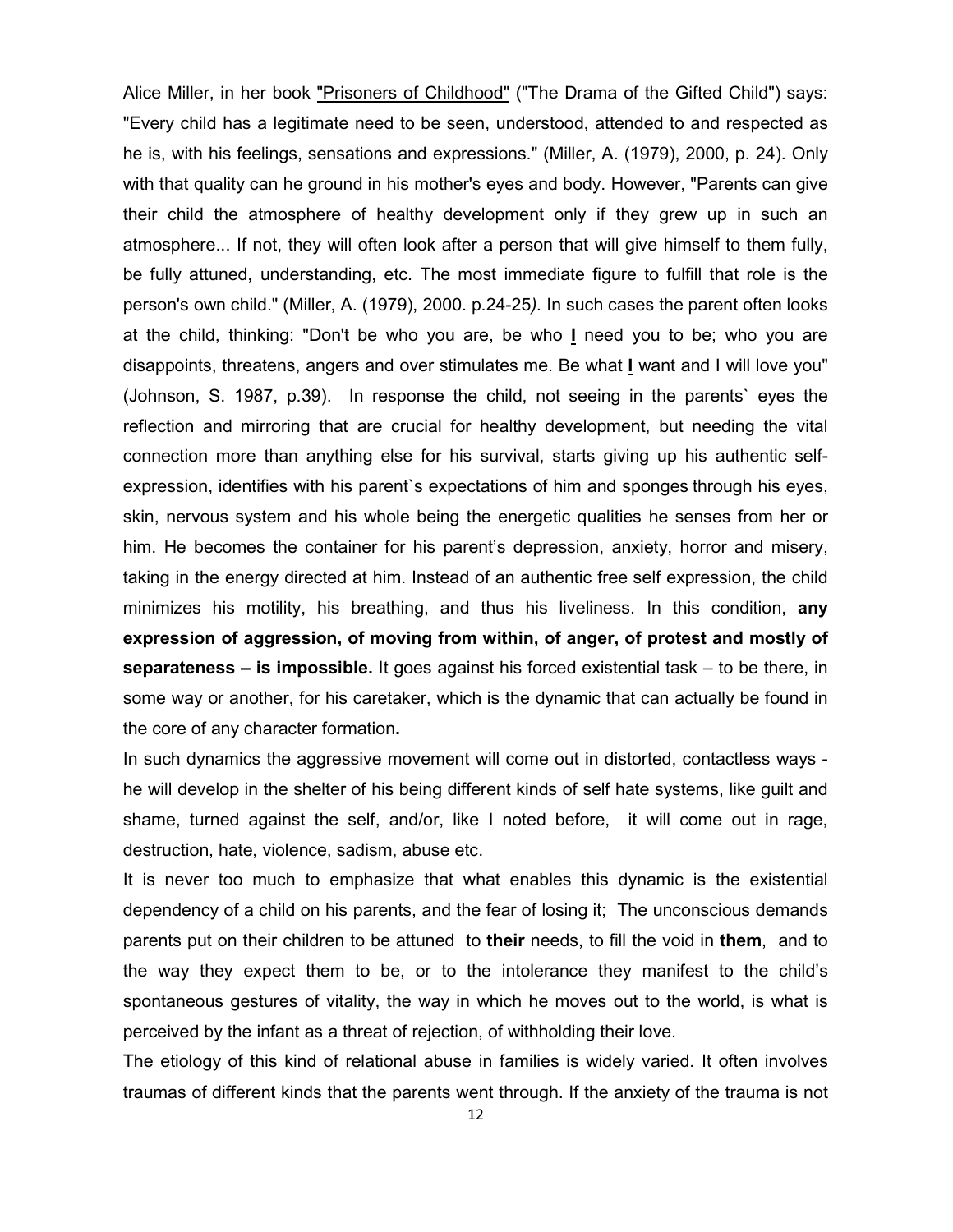processed by the parent, it will be inserted into the child's body, which in return will look for comfort, with the price of giving up a big part of his authentic needs. The child's excessive dependency and the parent's damaged integration will form a ground for the parent using the child for her or his own needs, and for the interruption both in healthy developmental processes and in the formation of healthy aggression.

From my own personal experience, and from that of many of my patients, I believe that in families where there is a history of exposure to trauma involving threat of death, or in areas where existential issues are not just a philosophical question, the fear that enables this dynamic is not just that of abandonment, but rather that of actual annihilation. In those families the basic knowledge that life is an ongoing process is not obvious, and that heightens the anxiety and subsequently increases the dependency.

That phenomena, i.e. that an environment producing fear and anxiety will affect the possibility of people to have their healthy aggression is supported by Lowen even from that basic energetic point of view. In his book Joy Lowen reminds us that aggression and fear are antithetical in the way they flow in our body, and cannot exist together – aggression flows from the center up and down to the extremities of the body, while fear flows from the extremities towards the center. (Lowen, A. 1995, P.105.)

## **Working with aggression in Bioenergetic Analysis.**

In this part of the paper I would like to demonstrate through clinical material how I work with aggression, keeping in mind the history and development of patients and their character structure. I will use parts from sessions with two of my patients. Then I will want to shed light on some issues that I find significant while working with aggression.

## **Clinical material**

## 1. The case of M.

At the very core of healthy aggression is the movement of extending oneself, reaching out for contact with the world and for the satisfaction of one's needs. The ability to do this is the essence of initiation. As I discussed earlier, when the individual has to be fully attuned and reactive to his environment for his survival, the spontaneity of any authentic movement is frozen by a chronic fear, and his aggression is blocked, at times - like in the case I want to present – very profoundly.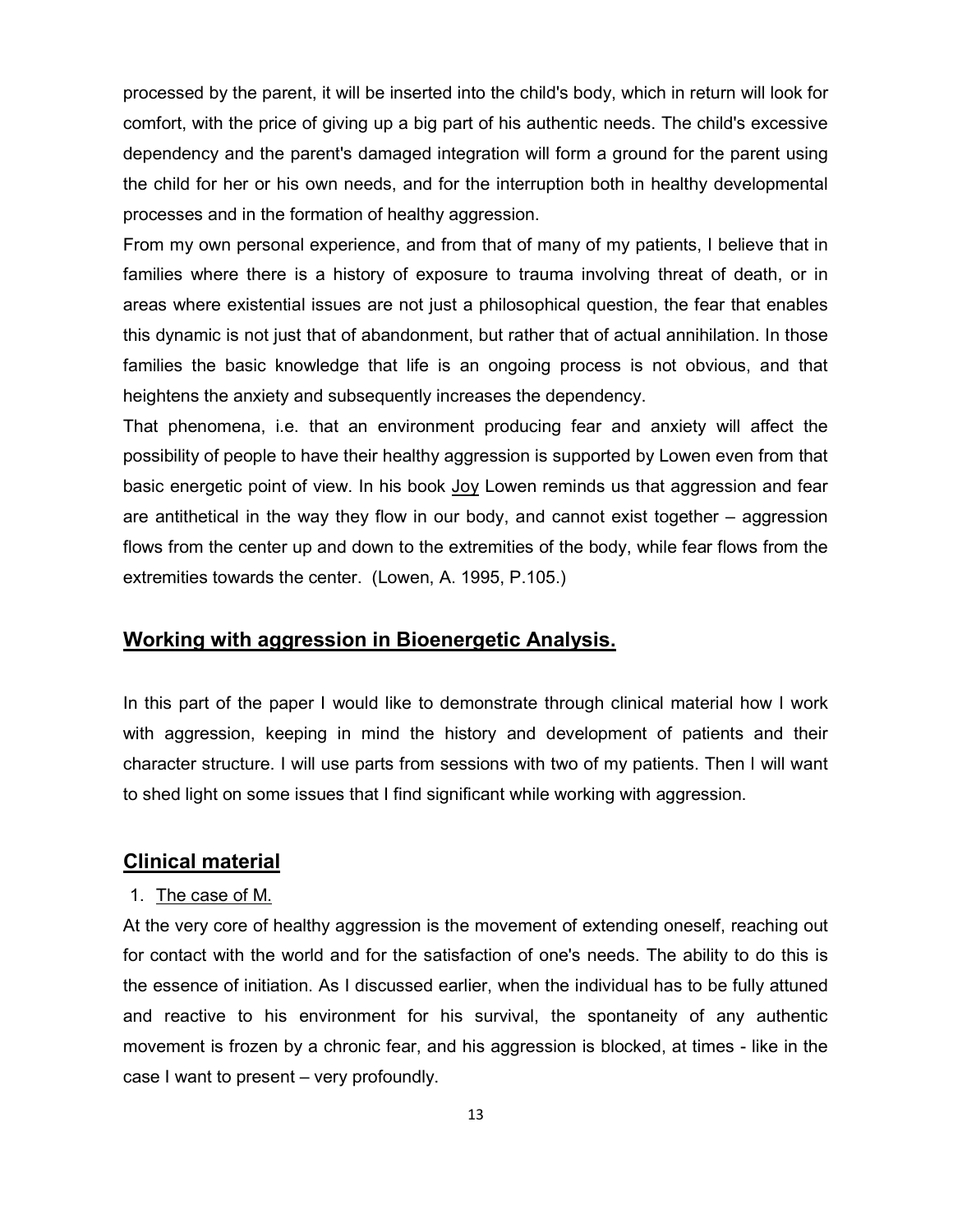M. was a male patient in his late fifties, who immigrated to Israel from Holland in his early twenties with his family. Both his parents were Holocaust survivors. His father, who was sixteen when the Nazis invaded Holland, was separated abruptly from his parents, being taken together with other Jewish children to England, leaving the rest of his family behind forever. They were later killed in Auschwitz.

In the early 1950`s the father married a Jewish German woman and they had three children, M. is the middle child. The father, who worked as a traveling sales man was very depressed, and did not have much contact with his family members. He used to sleep with his passport under his pillow, "just in case". There was always a feeling of transience at home.

The mother was an extremely impulsive, intrusive, manipulative and a very emotionally unstable woman. With the emotional absence of her husband and her older son being quite problematic, most of her needs were directed at M., who, as a little boy, had no option but to be fully attuned to her and to her mood swings. He often described her as trying to "swallow" and merge with him. He was fearful of suicidal threats she would often express, and of her hysterical, quite violent, at times very sexually provocative attacks. The combination of shock, horror and some sexual excitement he would often experience around her, and the general atmosphere at home affected him deeply. He was never able to let down into his own body, feel safe on this unstable, horrifying, over-stimulating ground.

M., a pleasant looking man has some schizoid traits - his body structure looks a bit disproportionate, body parts seem to be glued together. He often reports feeling a band of tension around his head, as if holding himself in the world through his thinking, fearing he will be annihilated if he lets go of it. He has a small belly, with a line of tension right above his genitals.

In his early life's environment he developed into a lonely, quite depressed, not alive, fearful, insecure, mostly detached man. Closeness with another human body is experienced as a threat of invasion, of being used and swallowed-up by the other person, and of feeling shamed and humiliated when his emptiness and neediness is exposed. He lives alone and never has had a meaningful intimate or sexual relationship. Even though he holds a respected professional position, contact is often perceived by him as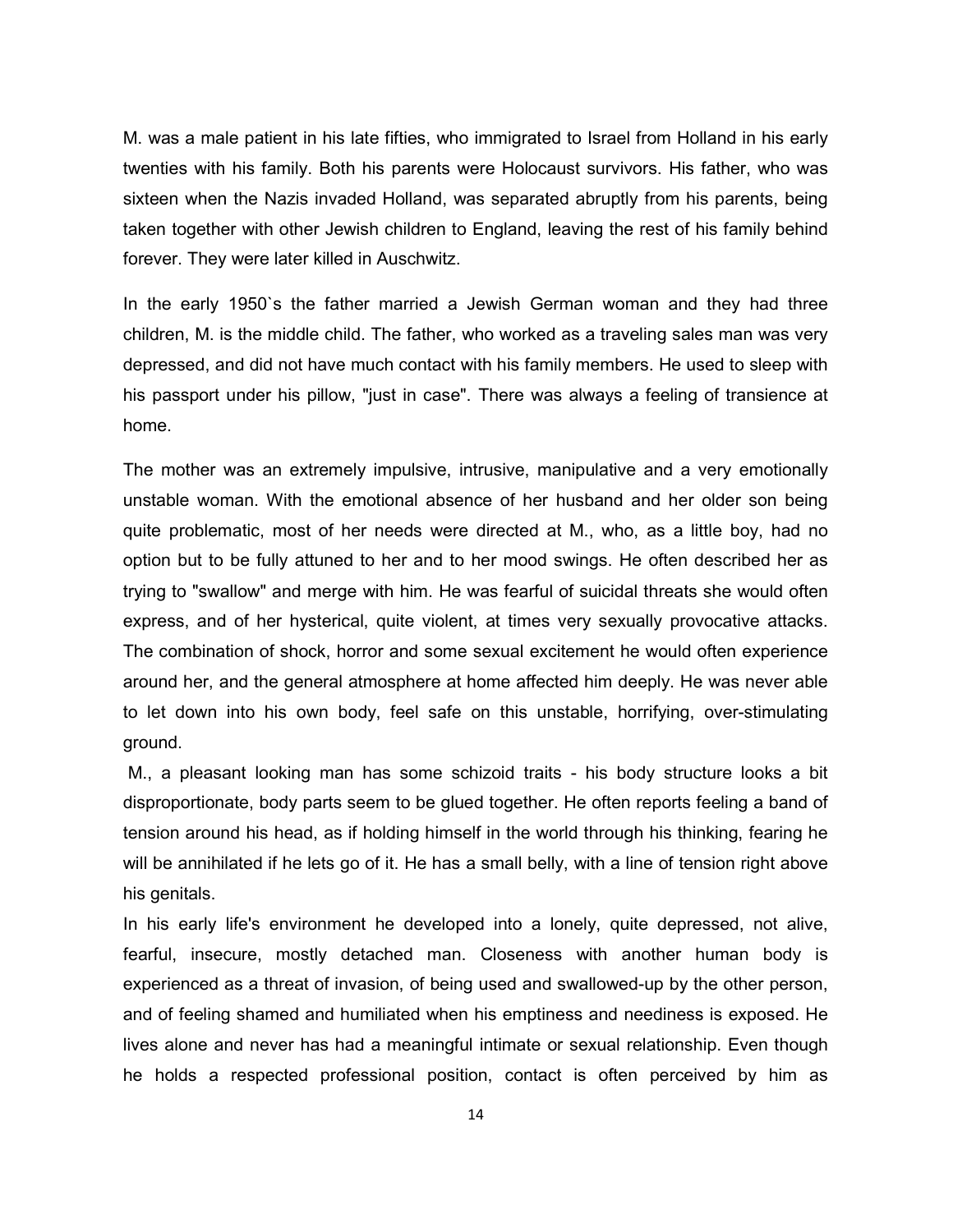dangerous, like quicksand. This can explain the tentative contact he makes with the ground while walking. The option of a longitudinal energetic streaming connecting his heart to his genitals seems to be impossible. He often reports feeling chills in his gut. Even though he is very reluctant to do any kind of bodywork between sessions, even short walks, he responds positively to working with his body in our sessions, often initiating it, directing for what he wants.

In the session I want to describe, we talked about his loneliness, his difficulty to initiate or even respond to social plans, feeling that in every relationship the other person's needs takes over his; that in anticipation of any interpersonal contact he always predicts feeling used, even though very often he ends up having a good time. "It is as if the fear that I'll be invaded erases the memory of the good feeling and so I don't initiate social contact..." I suggested that if he wants, we can try to explore that fear. We got up, and he grounded himself, like he usually does, for a few minutes.

When he rolled up to a standing position his eyes were closed. I asked him what he sensed in his body. He said that he could feel some streaming in his legs, arms and genitals and the sensation of a slight expansion in his belly. We were facing each other. I noted that his eyes were closed. In response he opened them, and we made some eye contact. A second later he said: "Now the feeling of expansion is gone. The moment I sense even the slightest movement from you – my belly contracts and I feel like there is a shield in the front part of my torso." After another second he said – "I can't stay relaxed when I am facing you like this, while standing up". I asked if he wants to explore if there is any way he can organize himself, so that he doesn't have to tense his body in my presence. He chose to lean on the wall, but asked to put a big ball I have in my office behind his back. I suggested that he let himself feel it, and the support from the floor under his feet. After a minute or two he said he can let go a bit of the tension in his belly. I stood in front of him, feeling more relaxed in my own body, thinking of how I can help him gain some control over whether he feels invaded or not, feeling that he has some boundary, so that he has more freedom to initiate contact.

I suggested that he tries lifting his arms forward, very slowly; flex his palms facing towards me, kind of like a "stop" gesture. He didn't even manage to get his arms all the way up, when he stopped. "No. It feels too scary…. Now my belly is cold" he said, and dropped his arms. When I asked what he is afraid of, he answered: "I can't trust that it is O.K. for me to set any boundary, and that you will not react." When we talked about what reaction he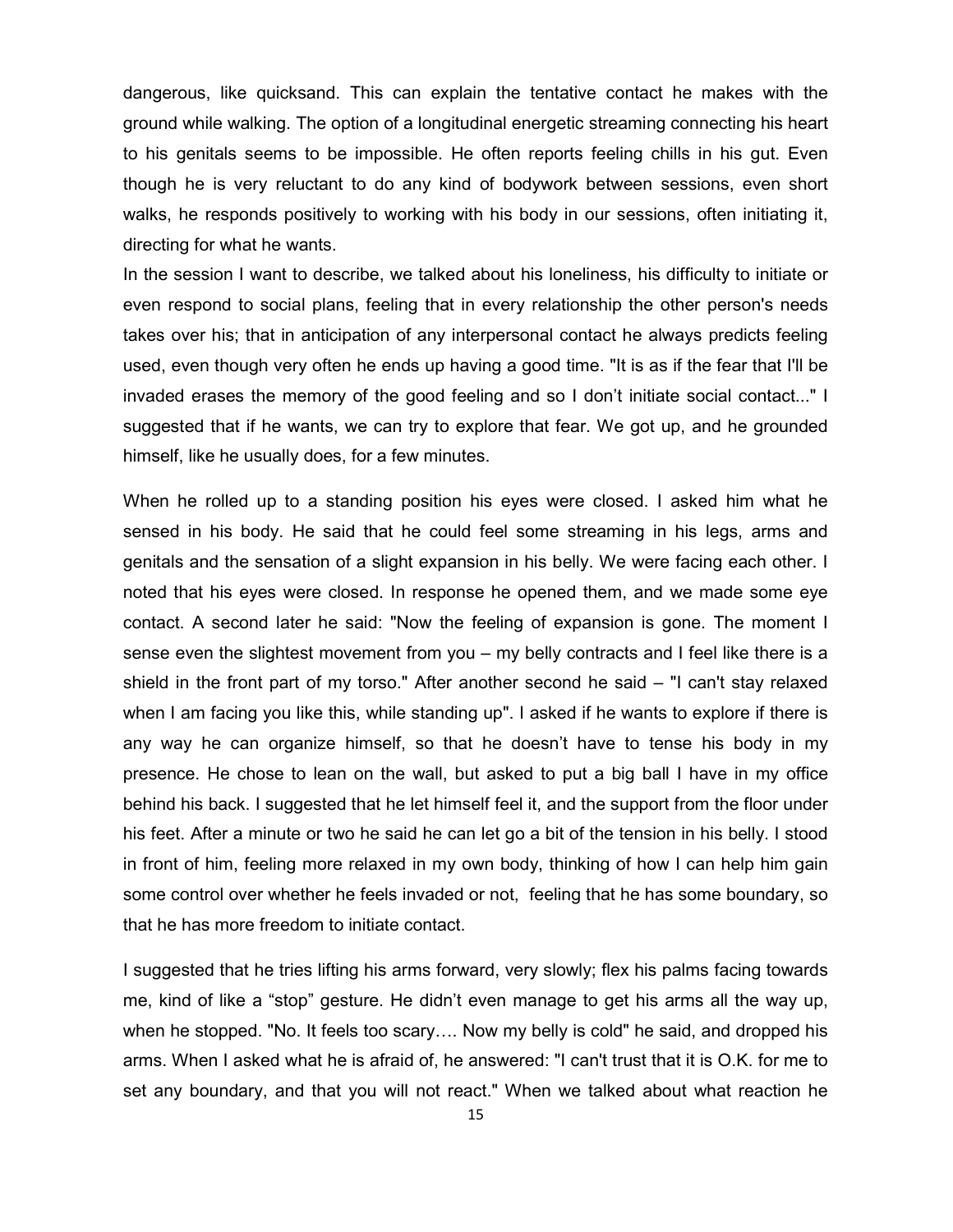feared, he could see clearly that for him, having contact brings up a fear of being invaded by a "wave of chaos" and that setting a boundary can evoke rageful retaliation by the other. Both options freeze him up. He connected the chaos to a recurring experience of his mother responding to any expression of feeling that was initiated by him either, especially if he dared to want something with rage, to the point of slamming doors, or being too intrusive, including with seduction, with no respect to his boundaries. This would make him feel annihilated, like there is no room for his own feelings, needs, and probably his own separate existence in the face of hers`. Still, doing anything active to defend against it was impossible.

After a few minutes of talking about his experience, he said that he did not have any recollection of ever feeling like he can just "let go, rest", unless he is fully alone. I connected it to his difficulty of being with himself in the presence of another, knowing that he could never have such an experience in the presence of his mother. I suggested that he lie down, try to feel the support of the mattress underneath him, and invited him to breathe. His breathing was very shallow, and I could sense some heaviness in my own chest. After a few minutes of doing just that, he realized that the actual act of inhaling, of taking in the air, is difficult for him. I realized that for M. the very **core of aggressive movement**, that of initiation of any movement out, including reaching out for air is quite frozen. I was becoming aware that to help mobilize his aggression, we should work on mobilizing his breathing. I suggested that he should focus on breathing out with some force; try to push the air out, thinking that this can increase the volume of the whole spectrum of his breathing, and also incorporate some force into it. After a minute or two I suggested that he try to add some sound to the breathing out. Making sound is always difficult for him, so I found myself breathing out with him, and making some sound myself, which was helpful to him, to the point that he was able to breathe out with louder voice, and pushing the air out with more force. After a few minutes he stopped to rest. His whole breathing, including breathing in, reaching out for air, was much fuller.

With the development of our work, a very moving process started taking place. I will not describe it in length, but just say that in the context of helping him find and expand the roots of his aggression I constantly keep in mind that this force starts with the capacity to come out with one's needs and wishes. We started taking the time, looking and listening very carefully, following as much as possible his movement, researching what he feels in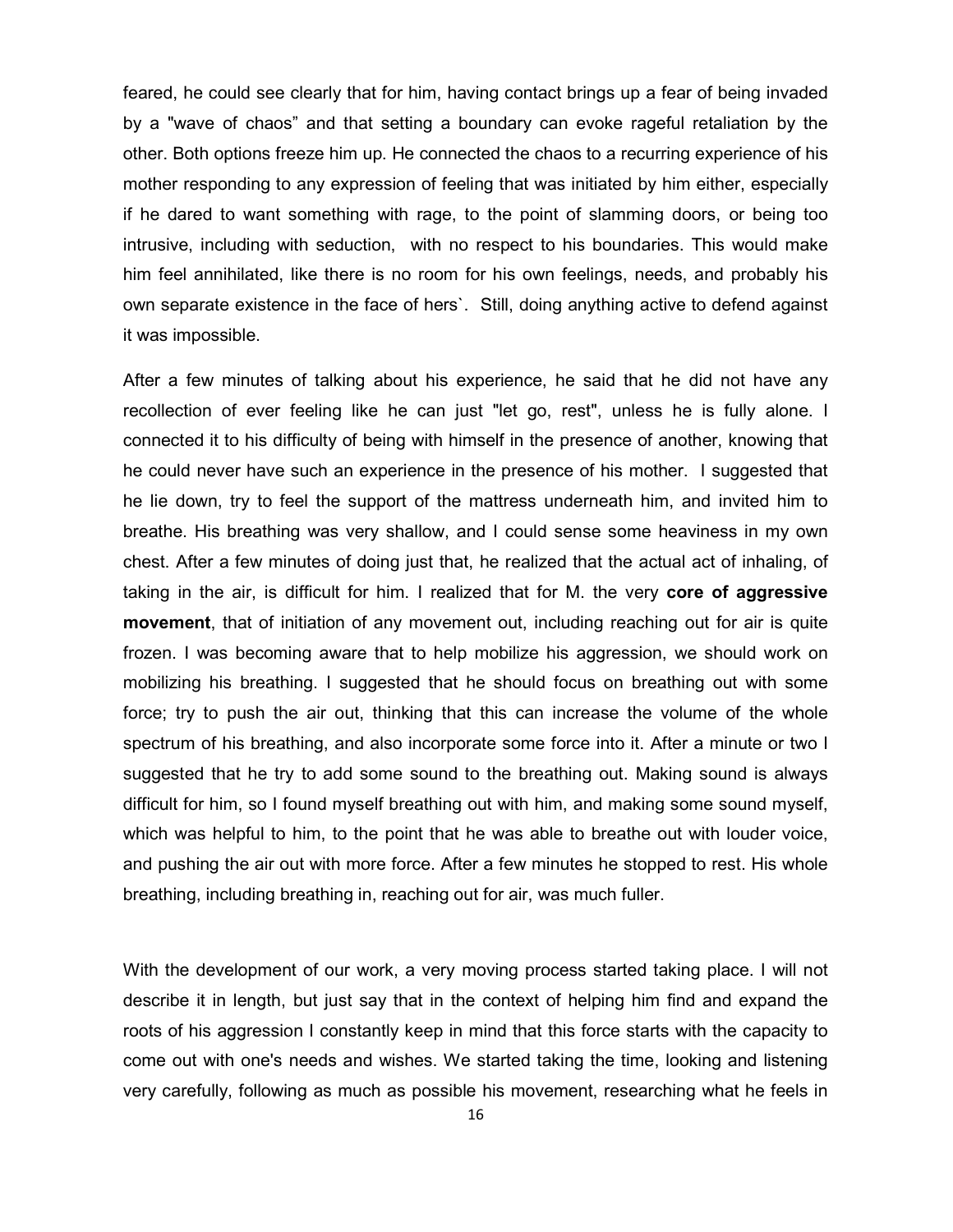his body, and what he needs and wants at any given moment. As part of this process two flat containers that are made of soft plastic rapped with cloth, that can be filled with warm water (what we call "hot bottles"), found their way into my office, responding to his direct request to feel soft, warm bedding under his back and pelvis and on his chest. He also became aware that in order to fall asleep he tends lately to push his feet into the edge of the bed with some force. This brought up in me the associations of both an embryo pushing into the wall of the uterus (he often describes desirable sensations that sound like those of a fetus), or of a baby pushing his mother's belly at about six months as a way to start separating from her. For someone like M., who had to be so reactive to his environment, accompanying him in finding, literally, his own movement, was a very moving process.

#### 2. The case of Y.

We can say that when a person does not have the freedom to set any physical and emotional boundary in relation to his significant others, or to express any opposition– it can affect the formation of physical selfhood, of his limiting membrane, and of serving as a container for himself, ( in which case encouraging expression of negativity, anger, rage etc, together with reinforcing sense of boundaries, is very helpful), like in the case of Y.

Y. is a social worker in her late forties, short, blond and blue-eyed. What characterizes her body structure is that it has no clear structure, a bit formless. When first meeting her I found myself wondering how much is this woman allowed to be, to have a form. Her legs are not weak, a bit stocky, a bit masochistic, but she seems to not use them fully as her base of support. Her outer pipe, mostly around her pelvis and torso, feels unformed, weak, not toned, not alive, and not integrated with the rest of her body. She leans forward, as if looking for support. When she looked at me for the first time, it was as if she wants to go inside me and make there a home for herself. That fits in many ways with the way she tends to be in the world, constantly looking for reassurance from the outside.

This can be explained by elements in her history. She is the second daughter of a father, very successful, famous surgeon, and a mother who was a nurse. Her father, originally from Poland, suffered severe traumas as a child in 2nd w.w. and later in the Israeli army in the war of 1948. Being emotionally injured as he was he become bitter, offensive, and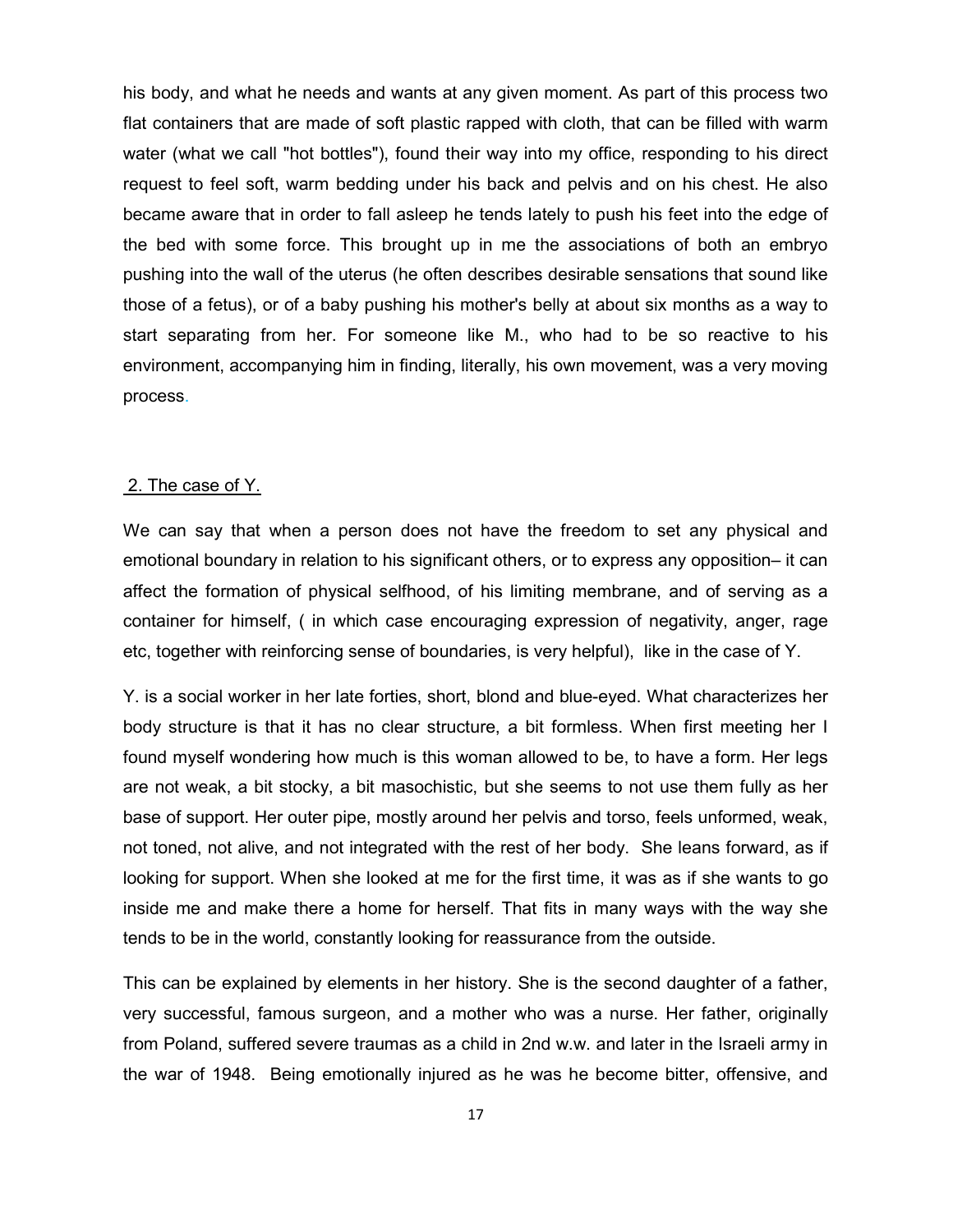heartless. His main interaction with his children, has always been wanting them to hear his horror stories. Her mother, a very beautiful and very depressed woman, spent most of the time in bad with tranquillizers. She never loved her husband. My patient, from a very young age, stayed home with her mother, making sure she is ok. She slept in her parent's bad on and off until she was an adolescent, as a way to sooth her mother's fear, and probably protect her from what the mother experienced as her husband's repulsive sexual demands. Any movement towards separation would be met with blaming her for lack of empathy. Y's only comfort was food, and she developed a very severe eating disorder. In her mid twenties she finally left home and even moved to another country for a few years, as the only way she could detach herself from her parents.

Y' is a weak, depressed and very anxious. She is married and has three children, is intolerant to their imperfection, and often explodes in raging attacks at them. The role of her husband in the first years of therapy was to serve as the "punching bag" for her and also to save her when feeling panicked, which would happen a lot. That was also a lot of what she needed me for, every time arriving with handful of problems, but it became clear that letting down into my holding, that at times included physical holding, was not always easy, or more so couldn't fill her emptiness for more than a few hours. Often she would question my ability to help her, always with flavor of suspiciousness and negativity. It took a few years before she could be more direct with her negativity and a few more before she could let herself open her heart to me more fully.

Despite her relationship with her body, she would use body work very extensively – both in the session – working a lot with breathing, grounding; Expressing and discharging feelings of rage and deep pain, with growing capacity to do it **with** me, not **next** to me, and with growing ability for me to deeply feel for her.

With the help of our work and couple therapy she had with her husband, her relationship with her husband have changed, so that he treats her much more as equal her relationship with her husband have changed, so that he treats her much more as equal, and she was able to find a well respected position as a social worker.

I want to bring part of a session I had with Y`. She arrives, being upset after a visit she had to her parents` house, which are above eighty. "I can't stand my father. He is unbearable. He complains about feeling depressed, and that me and my brother are doing nothing for him; I try to tell him that he should get a psychiatric help; He says that no one can help him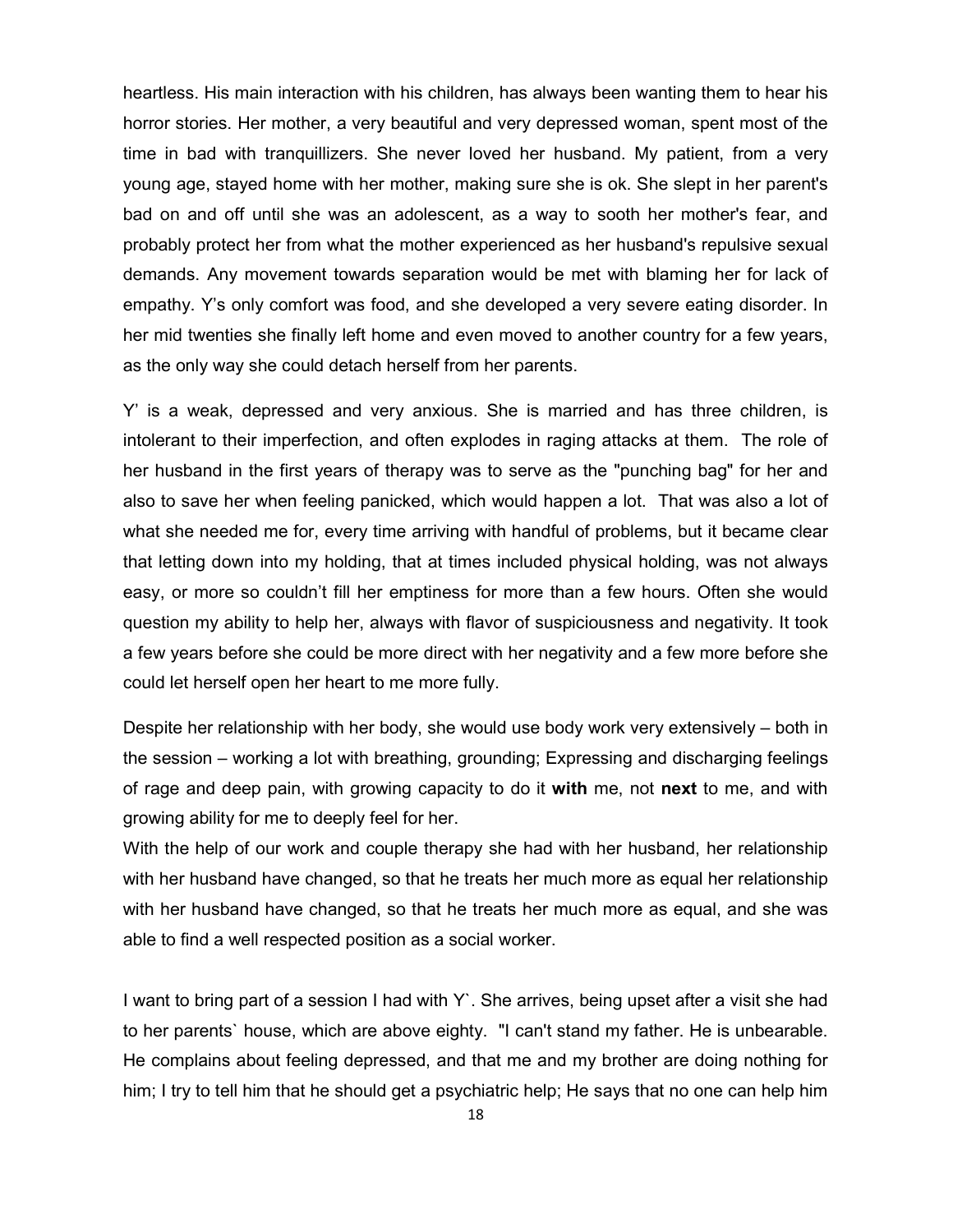besides us; he is a "special case", with all the things that he went through. "He is so demanding and entitled!! All he wants from us is to listen to his sufferings, and to his horror stories. To spill his shit into us. He even complains that Noga (her five years old daughter) doesn't care about how he feels…" (She sounds more and more despaired and enraged.) "He is crazy! I won't let him do to my kids what he did to me!" She starts crying, but her crying is not fluent. It is chocked. I also notice that her legs are moving restlessly as she is talking. Inviting her to focus on her body, feel if there is any impulse that needs to come out. She says she wants to kick. Moves to the mattress and lying down. I sit next to her; suggest that she lift her legs with flexed feet towards the ceiling, and stay there for a while, thinking that this way her pelvis is supported while she grounds and charges her legs towards the kicking she expressed the need to do. After a few minutes she starts kicking with a sound, a mixture of crying and some rage, but her throat still seems a bit chocked. It feels like her charge is condensed with a mixture of anger, rage, but also despair. While resting, I suggest that she focus on her breathing, try to breath out more fully. After a short while she starts crying again, deeper. "He still has such an effect on me! Both of them, you know... Like an obsession… It's so difficult to be there and let him just feel bad. I feel so guilty… I also think that I am still scared of him". She keeps crying, "This guilt is like jail! I want to get out of his jail!" As she is saying it, she starts moving her legs with growing force. Kicking, screaming, and crying. "Leave me alone!!!" Banging both fists on the mattress. I pay attention to my breathing, making sure I am present with myself. After a few minutes she calms down. We are in a more relaxed quiet contact. "Do you know why you are afraid of him?" "I forget that he is a week old man now. For me he is still this controlling scary strong demanding man, this famous doctor that every one admires, that I have to comply to; I can still feel so easily humiliated by him… Tomorrow I am going to meet them. I want to be able to not be so affected by him!!! To not feel helpless in his presence and loose myself..." I ask her if she would like to do some related body work. She agrees. I suggest she stand, feel herself. Feel the space around her body, think of it as a "yard" around her. Take the time to do so. See if she can try to feel it as **hers**, no one can go in without her permission. It's difficult for her. I suggest she widens the stance of her feet. Try to feel her center. Like an inner pipe; try to contract this "pipe" a bit, as to get a clearer feel of having a center in herself that she can rely on. Then to gradually bend her knees and arms, and start pushing from the center. I invited her to see if she wants to also push with her voice. She started very slowly, and as she kept doing it she put into her pushing more and more strength, and used louder voice. It looked as if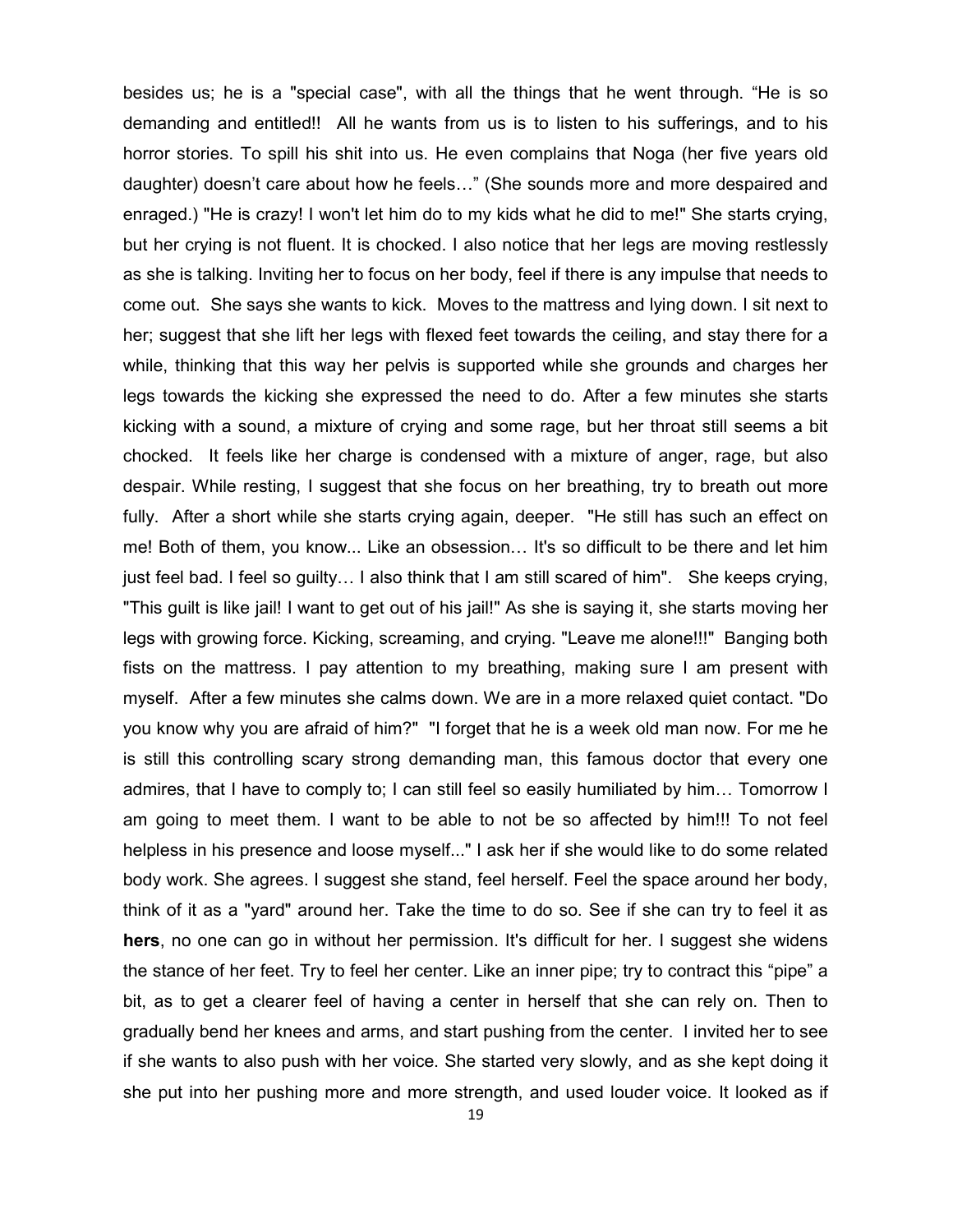she enjoyed it. It was time to stop. She looked at me, smiling. "He is just an old man, after all…" I could even trace a seed of compassion she could allow herself to feel for him now…

#### **Working with aggression.**

I want to briefly review some of the significant aspects of working with aggression in Bioenergetic therapy:

1. Character Analysis - Deep analysis of how aggression, from the start, was met by the significant environment, and how this encounter affected this force – where could it continue with its flow, how was it stopped, or what kind of by-passes did it have to take in response? This analysis should take place on all levels- physical, emotional, mental and behavioral. A significant part of this work should take place in the context of the therapeutic relationship.

2. Physical – energetic work - Outside of the limbs, the main muscle mass of the body, associated with aggression, is located along the backbone. The flow of energy or of a feeling upward along the back and into the head, the eyes, mouth, teeth, throat and arms leads to aggressive activities in the upper half of the body – breathing, looking, sucking, biting, reaching out, pushing, hitting, squeezing, vocalizing etc. When energy or feeling flows downward into the pelvis and legs, it leads to aggressive actions with the lower part of the body, some of which has to do with discharge: kicking, pushing out the body's excretions, and sexual activities. (Lowen, A. 2005, p. 302). In order for aggression to move freely, the outer and inner tube of the body should be relatively free of tensions - not only in the back part of the body, where the aggressive charge is built up, but since there is always connection with soft movement, we should make sure to work and open the armoring in the front part of the body as well.

Since breathing was the first aggressive movement in each of our lives, and aggression always needs a ground to lean on, it is important to remember that opening breathing and deepening one's grounding are always necessary when working with aggression. It is also important to remember that working with sexual issues is a significant aspect of working with aggression.

Helping a patient find his own movement, integrating the work gradually, can be crucial for a cohesive healing process, moving towards an authentic self-motivated being.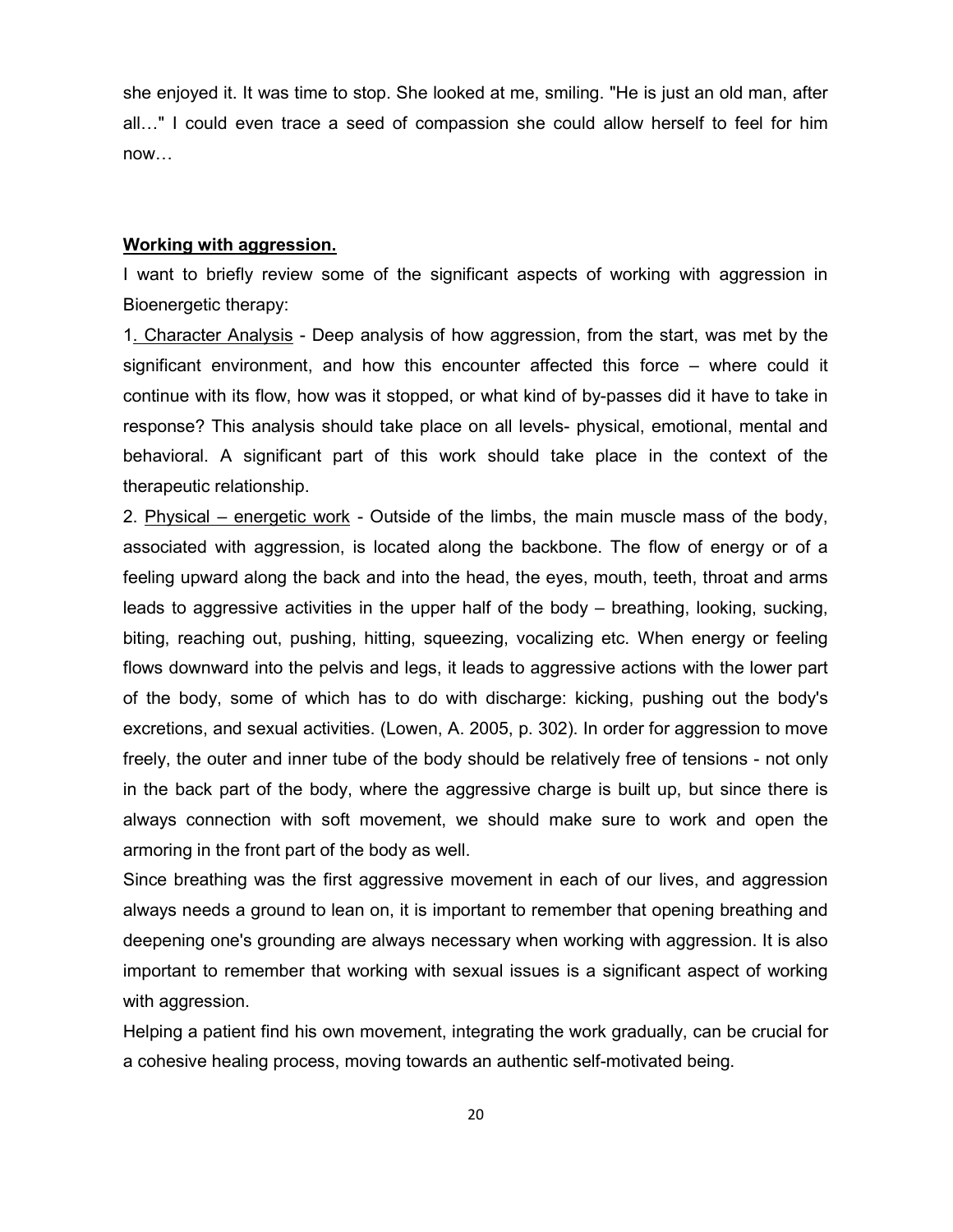Margit Komeda-Lutz emphasizes the importance of "freeing the expression of anger or rage in order to enhance self assertion or to more effectively claim one's right to exist; or disgust in order to define one's boundaries and to differentiate more clearly, between one's self and other". (Komeda-Lutz, M. 2006, p. 120). In that regard, she emphasizes the significance of careful attunement, in the context of the therapeutic relationship, in our work, at least for certain kind of patients. She goes on: "For weakly structured patients, and at least at the beginning of treatment, such techniques (designed for strong discharge. A.G.), are less indicated. These patients first need to establish some reliable bond to a trustworthy person, must build "psychic containers" big enough to tolerate and cope with intense emotions". (Komeda-Lutz, M. 2006, p.121).

I believe that the relational aspect is a very important aspect in working with aggression in therapy. From the very basic element of the aggressive movement, that of reaching out, through the expression of assertion and anger, and even more so – in dealing with the more negative range of aggressive feelings, like rage, hate, and violence – it is important to remember that those gestures are always relational. Those expressions were stopped in childhood, having to change their path, because of some negative, inappropriate response from the significant figures, either actual or internalized – contraction, withdrawal of love, disrespect, humiliation, revenge, hostility, hate, and the like.

Encountering the monstrous, rageful feelings in oneself is one of the most difficult and unbearable aspects of the therapeutic journey. I know it from my own process and from work with patients. It is never too much to emphasize how it is **crucial** that the therapist treats this zone with much compassion, empathy and respect, helping the patient understand its origins. Like a turtle sticking its head out, if the patient meets the same, or even a slight flavor of negative, judgmental reaction; if the therapist, because of his own vulnerabilities, responds with condemning, sadistic, humiliating responses, the therapist reenacts the abusive or hurtful historical dynamic, and the option to unfold this so significant force goes back to the shelter.

Still, receiving the expression of aggressive negativity is a very difficult moment for a therapist, especially when those expressions are directed, usually as part of the transferiencial aspect of the relationship, to him. This is where the depth of his professional integrity, together with his capacity to recognize and contain his countertransferiencial reactions, like his own anxiety, vulnerability, and un-worked - through narcissistic rage, are being tested. When saying that, I do not mean that we should never set a boundary, when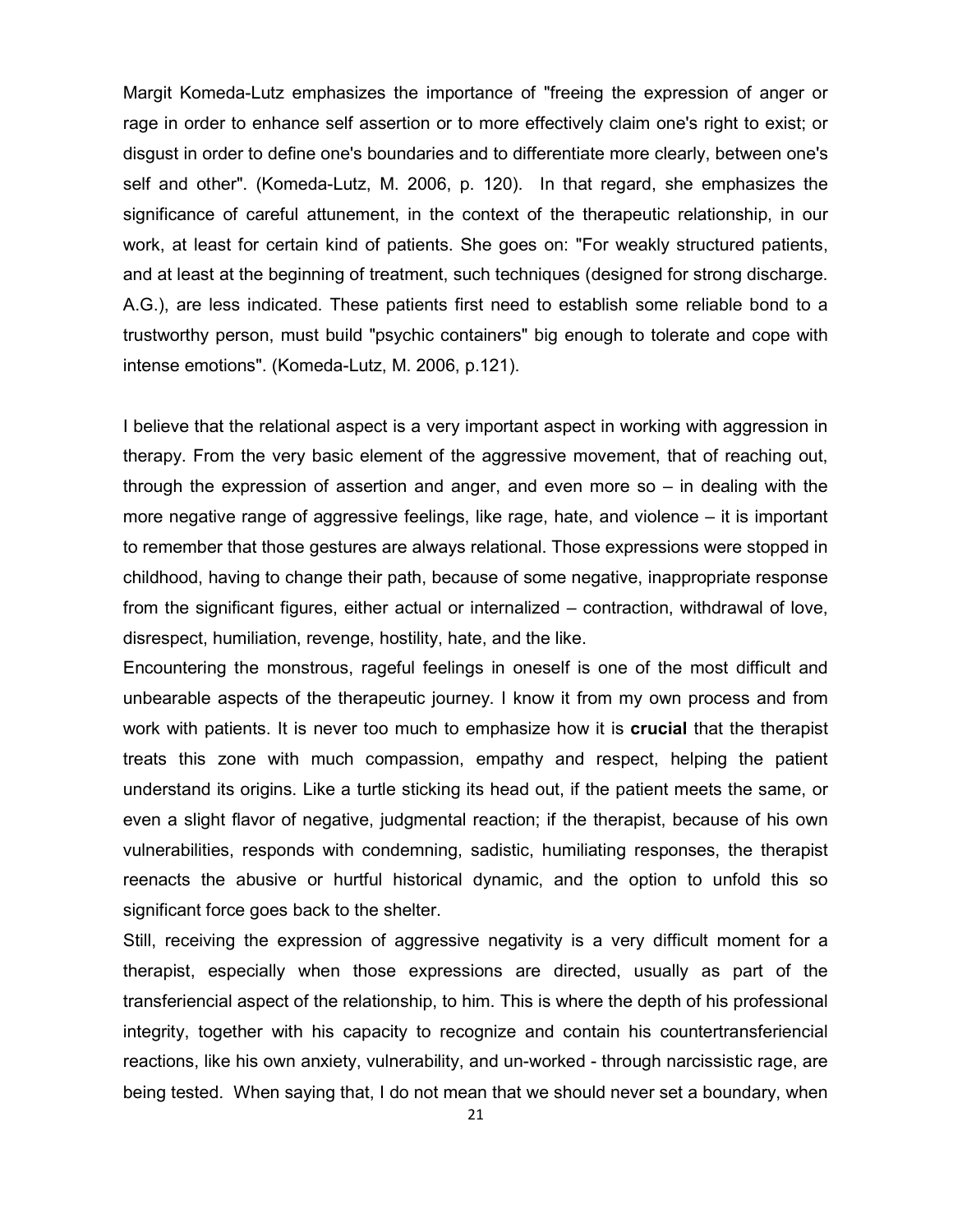we feel that we were abused, but not before checking thoroughly if we are not responding to our own historical dynamic; I also don't exclude, when it is appropriate, sharing with the patient how we are made to feel. But it should always be accompanied with expressing an empathic understanding of the patients` dynamic.

It is not an easy task. One of my patients, fitting the description of borderline-narcissistic structure, is so sensitive to any empathic failure, craving for a perfect attunement, that I encounter his narcissistic rage directed at me in almost every session. I often feel that my main task is to survive it. To just keep breathing. I can sense in myself how I freeze, at times dissociate, feeling deep fear, in some moments I can find myself hoping he just gets up and leave…

Winnicott, in his article - "The Use of the Object and Relating through Identification" takes the relational aspect in working with aggression one step further. He claims that in the same way he perceives the caretaker surviving expressions of anger and rage as a condition for healthy developmental changes in the child to take place, a necessary condition for real change in the therapeutic process to genuinely take place, is for the therapist to allow the patient to get angry, even enraged at him, and for the therapist to survive it. He says: "(Real changes)… do not depend on interpretative work. They depend on the analyst's survival of the attacks, which involves and includes the idea of the absence of a quality change to retaliation." (Winnicott, D.W., 1971, p.91.)

## **Summary.**

Aggression is one of the most significant forces supporting the basic elements of healthy development, starting from breathing, initiating contact with the outside, asserting one's needs, protecting its integrity through setting boundaries and using anger to push whatever is threatening away. Aggression is also the force that supports healthy separateness on one hand, and intimate relatedness on the other.

The existence of an environment that supplies an alive, attuned ground, with the parent (and later the therapist) lending needed aspects of himself into which the developing infant can fully let go, is crucial for the development of healthy aggression.

But when the parent, because of her or his own history, instead of being there to fulfill a child's emotional and physical needs, uses and exploits the child to fill the void in her or him – the child will stop his spontaneous movement, will often adapt himself in one way or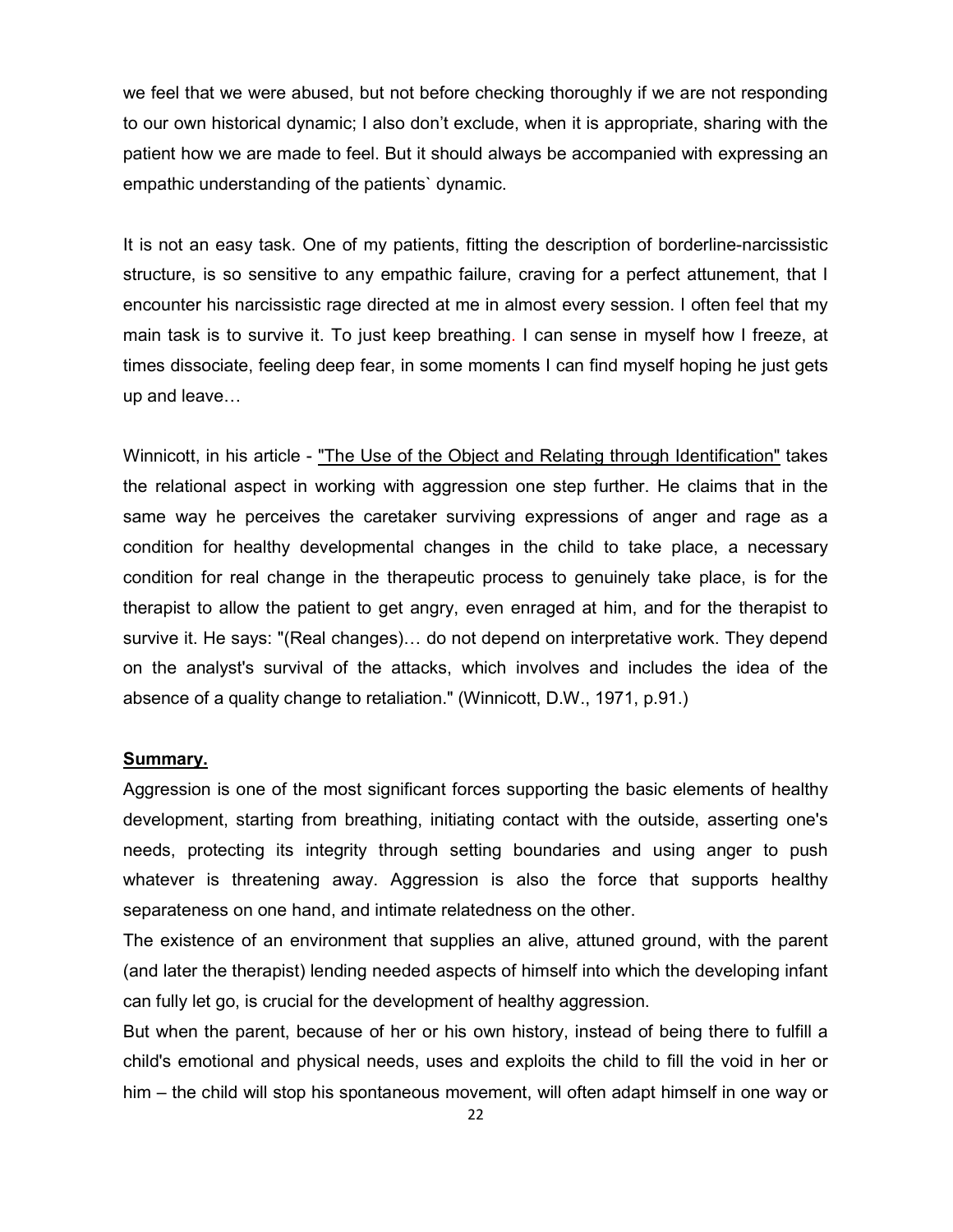another to what he senses that he is expected to be for the safety of his bond with the parent. In such conditions healthy aggression cannot flow in the body, since it goes against its forced destination. Instead, the aggressive charge turns against the self in a variety of self-hate systems, and also is accumulated in one's body, turning into rage, hate, and violence – destructive forces.

Working with aggression in therapy, especially with the negative part of the spectrum, is not an easy task for any of us, and it often reactivates our own historical traumas around those exact issues. Still, since our patients' healthy aggression, (like our own) was distorted because it lacked the needed relational components, it is crucial, for therapy with those issues to be effective, that, in addition to the body-energetic work, we position ourselves with the needed empathy and compassion towards our patients' expression.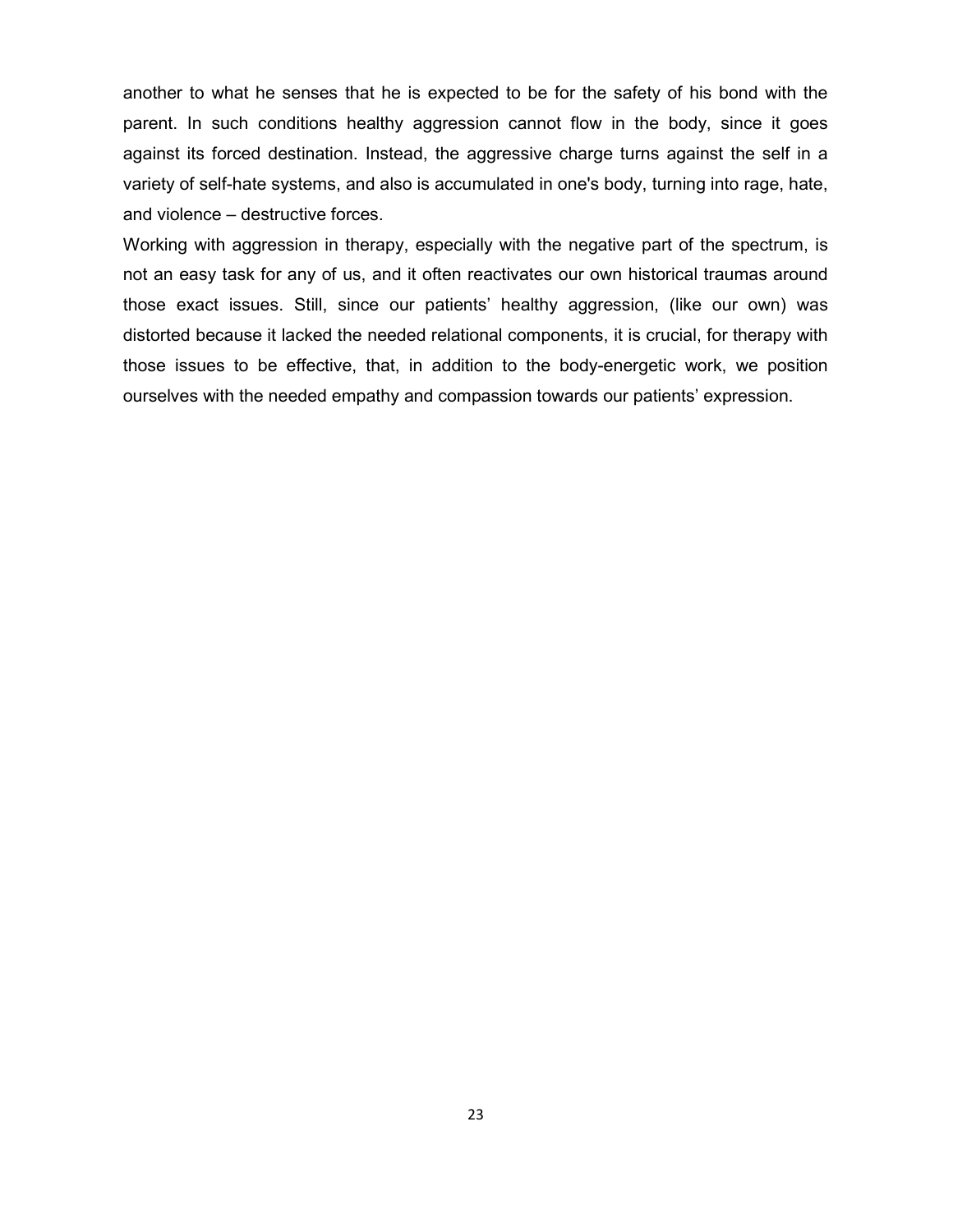Appendix 1

The spectrum of aggression – based on R.Hilton's formulation